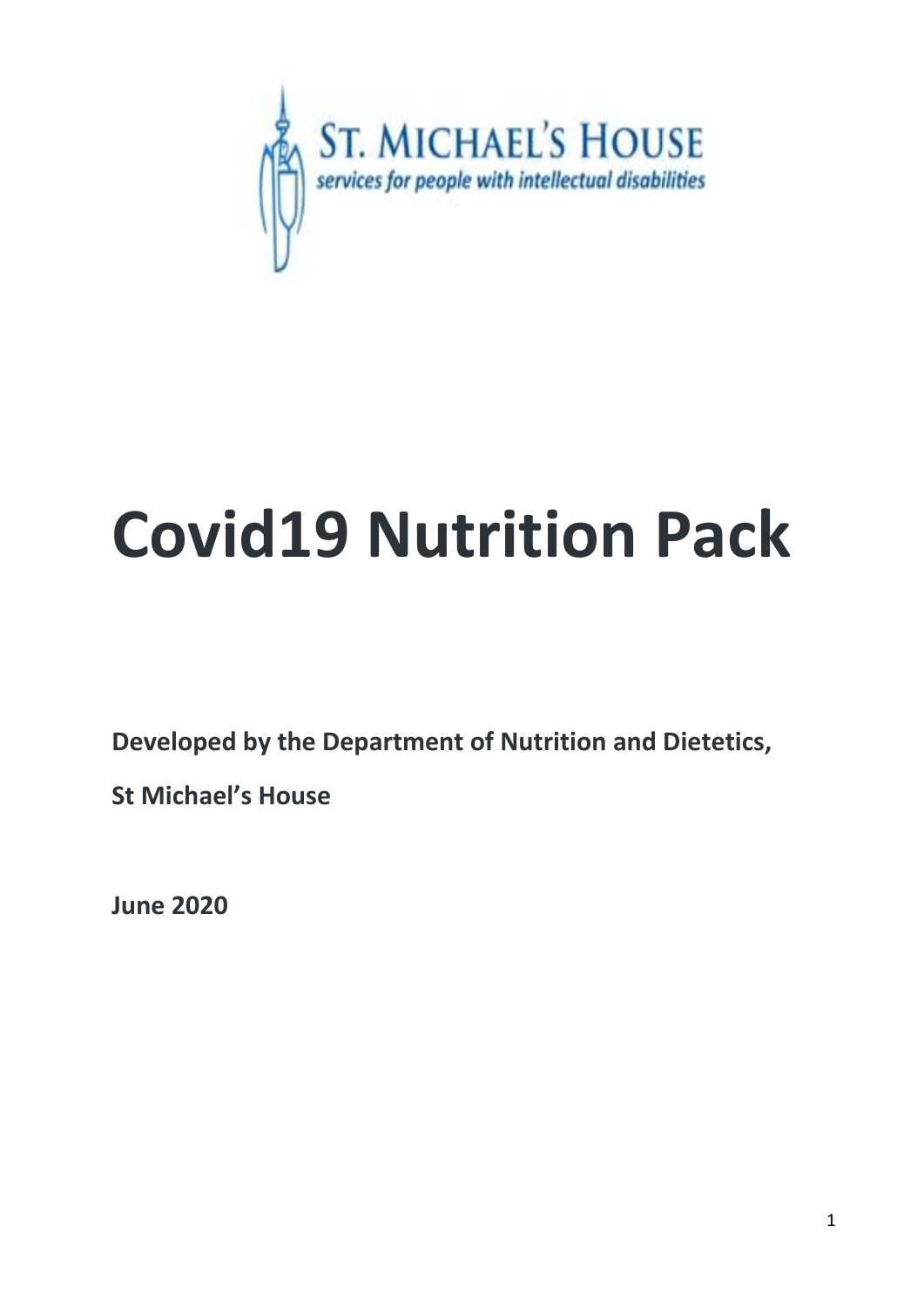#### **Contents:**

#### **Page:**

| 3<br>Introduction |  |
|-------------------|--|
|-------------------|--|

- Nutrition care pathway for Service Users affected by Covid19
- High protein high calorie dietary advice
- Recording food intake
- Guidelines for weighing Service Users during Covid19
- Recording gastrointestinal symptoms of Service Users during Covid19
- Appendices
- Appendix 1: Food record chart
- Appendix 2: Weight record chart
- Appendix 3: Gastrointestinal symptoms record chart
- Appendix 4: Bristol stool chart
- Appendix 5: Oral nutritional supplements
- Appendix 6: High calorie snacks for Service Users with FEDS:
- Soft and bite size foods, IDDSI level 6
- Minced and moist consistency, IDDSI level 5
- Pureed consistency, IDDSI 4
- Appendix 7: Dietary management of constipation
- 21: Appendix 8: Dietary management of diarrhoea
- Appendix 9: Dietary management of nausea and vomiting
- Appendix 10: Dietary management of loss of taste and smell
- Appendix 11: Dietary management of loss of appetite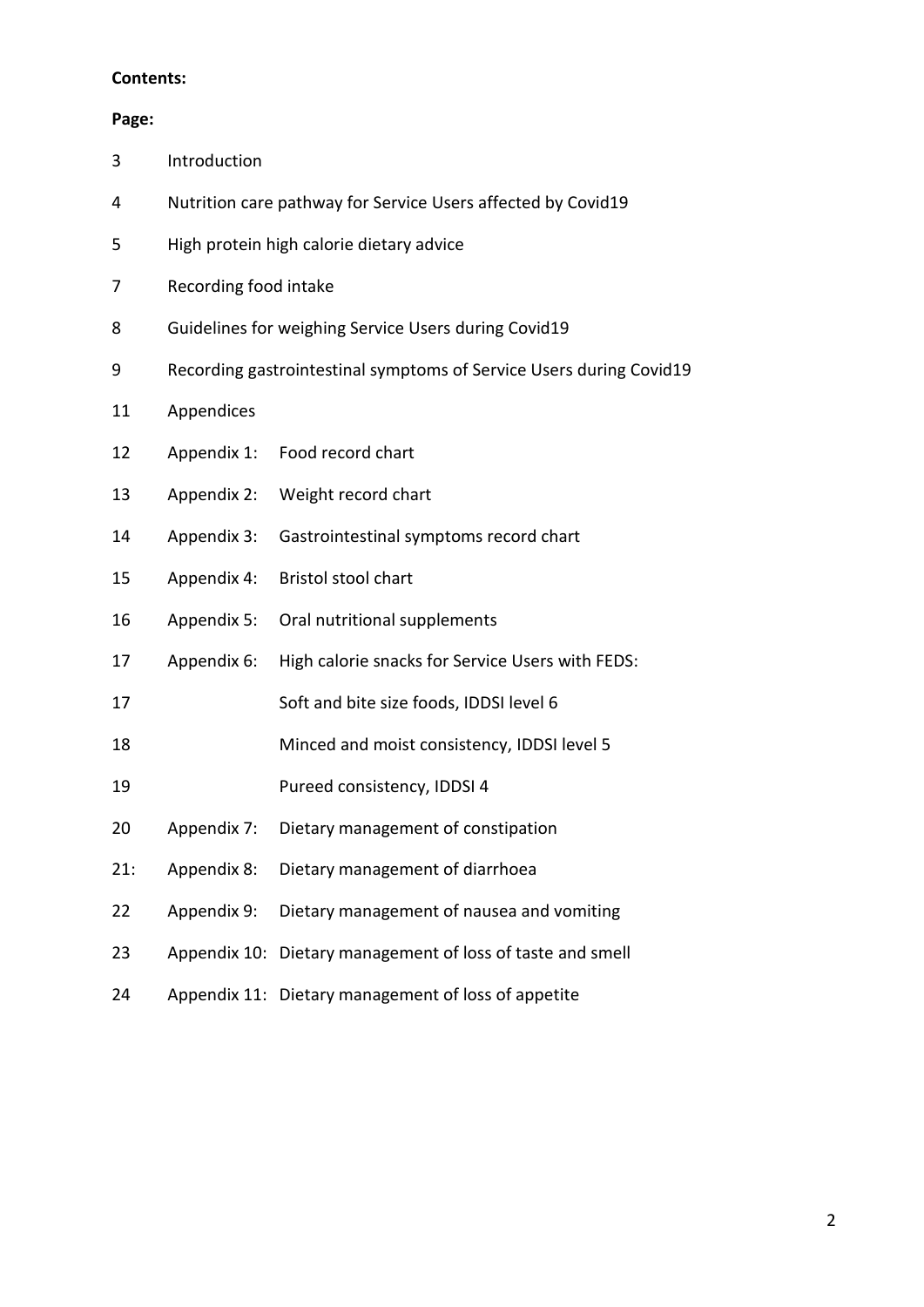#### **Introduction**

Covid19 is a new illness that can affect the lungs and airways. It is caused by a virus called coronavirus. Common symptoms of coronavirus include a fever, cough, and shortness of breath/breathing difficulties. In addition people with Covid19 can experience symptoms such as loss of appetite, nausea, vomiting, diarrhoea, swallowing difficulties, loss of smell/taste, weight loss and fatigue.

Symptoms of coronavirus can cause a Service User to have:

- Poor food and fluid intake
- Increased nutritional requirements
- Increased nutritional losses (through vomiting and diarrhoea)
- Increased risk of malnutrition or poor nutritional status.

Nutrition support and ensuring a good nutritional status is essential during illness with Covid19 to aid recovery, prevent malnutrition and minimise poor health outcomes. To best support Service Users who are unwell with coronavirus it is important to:

- Offer a high protein high calorie diet
- Offer regular high protein high calorie snacks
- Offer nutritional supplements
- Record detailed account of food and fluid intake each day
- Monitor and record any gastrointestinal symptoms.

#### **Using this document:**

This Covid Nutrition pack has been developed by the Dietitians at St Michael's House to support Service Users in St Michael's House residential services, and the staff caring for them. This pack provides information, guidance, and a range of dietetic resources regarding nutrition support for staff, to improve Service Users' nutritional status and overall outcomes when unwell with coronavirus.

#### **Please note the following**:

#### **Enteral tube feeding:**

For Service Users who receive enteral tube feeding and are unwell with coronavirus, contact the Dietitian to discuss any tolerance issues and alterations to the tube feeding regime.

#### **Feeding, Eating, Drinking and Swallowing (FEDS):**

Refer to a Service User's Feeding, Eating, Drinking and Swallowing (FEDS) guidelines where appropriate, to ensure a Service User receives the correct texture of food at all times. Please contact the Speech and Language Therapy Department should any Service User present with FEDS difficulties or a change in their usual FEDS status.

#### **Gastrointestinal difficulties:**

Please notify the St. Michael's House Doctor if a Service User is experiencing vomiting or diarrhoea.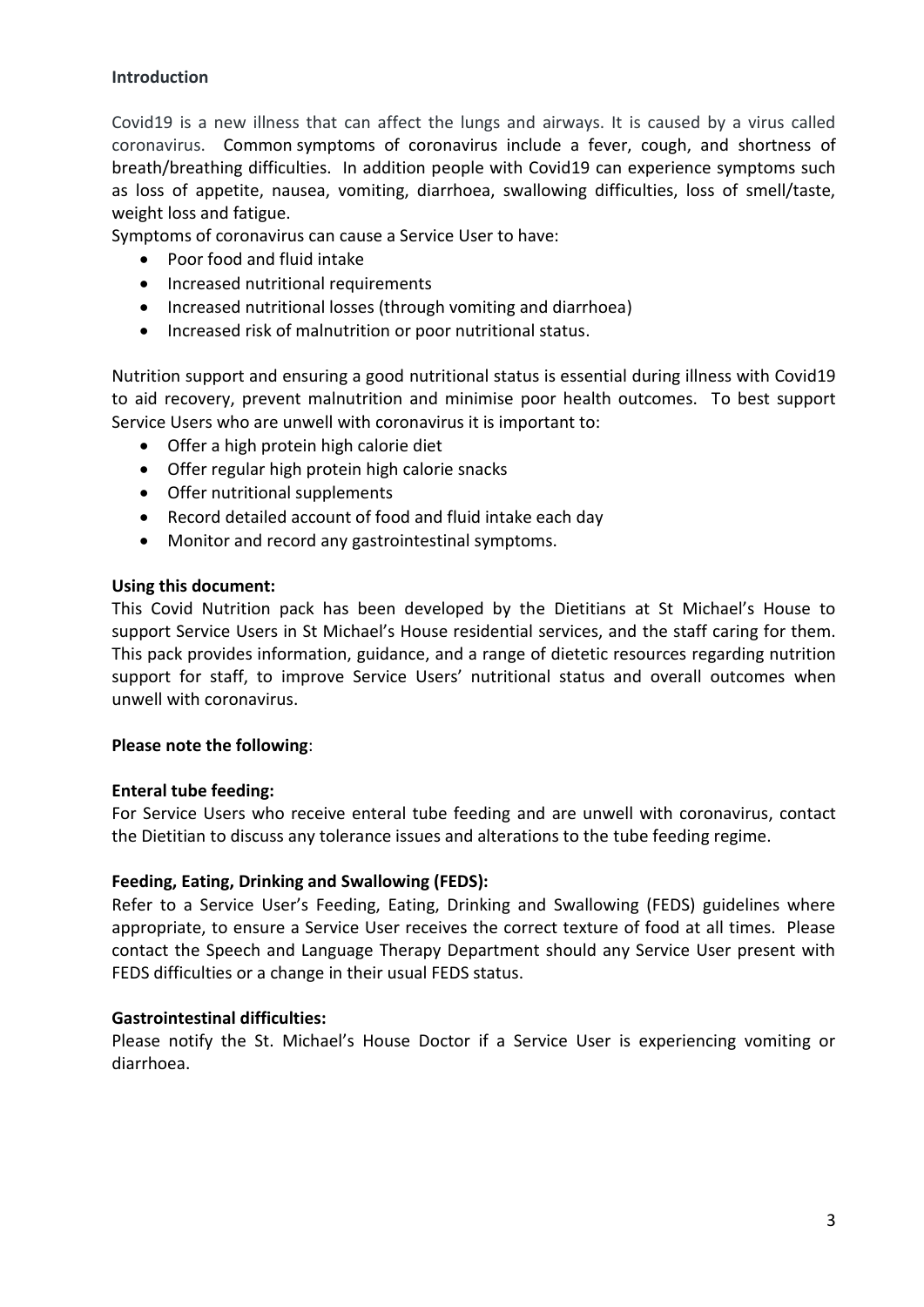### **Nutrition Care Pathway for Service Users Affected by COVID-19**

#### **Service User presents with:**

- Symptoms suggestive of Covid19
- Confirmed diagnosis of Covid 19

#### **Dietitian sends Covid19 Nutrition Pack to PIC/staff**

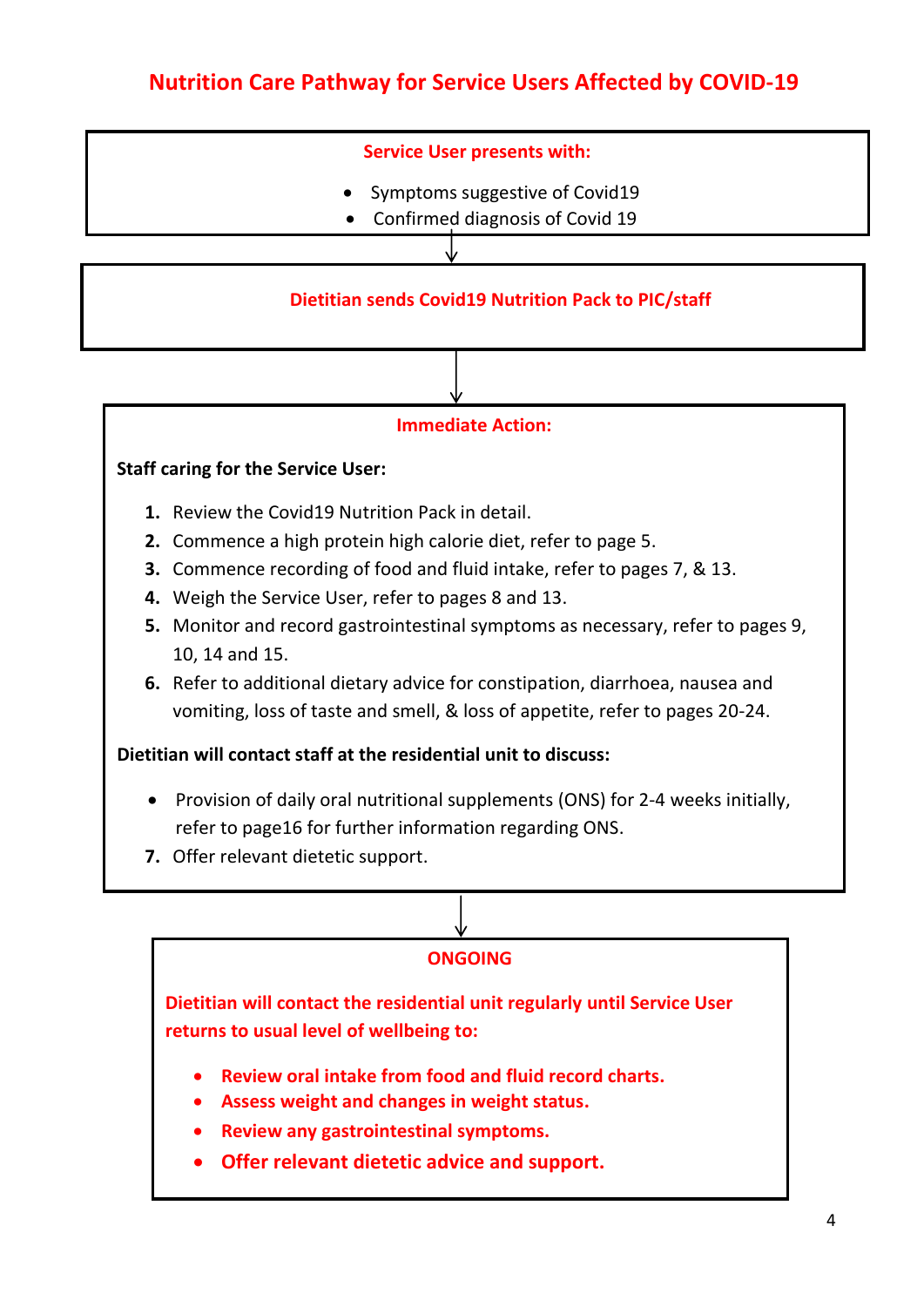

#### **Why is a High Protein High Calorie Diet recommended?**

A high protein high calorie diet is recommended for an individual when:

- Their appetite is reduced
- Someone loses weight or is at risk of losing weight
- Someone is unwell (with increased need for calories and protein).

**During illness, such as Covid19, people are likely to have a reduced appetite, increased nutritional requirements; and are at risk of weight loss and overall poor health. Providing a diet rich in calories, protein and nourishing foods is essential to support someone who is unwell, to help them recover quicker. This is particularly important during Covid19 illness.**

#### **What is a High Protein High Calorie Diet?**

A high protein, high calorie diet is achieved by choosing high calorie foods/drinks; and by the addition of high calorie household ingredients to meals/snacks (fortifying foods). The focus is to:

- Eat little and often.
- Offer smaller portions.
- Aim for 3 meals and 2-3 snacks per day. See high protein high calorie snack list.
- Include carbohydrate rich foods at each meal and snack e.g. potatoes, pasta, rice, breakfast cereal, bread, toast, scone, crackers, etc.
- Add high calorie foods to fruit, vegetables and soups, see list below.
- Avoid low calorie foods such a low fat or sugar free foods.
- Aim to have 2 high calorie desserts each day after lunch and dinner. If you feel full after your main meal, keep your dessert and eat it one hour later.
- Fortify meals, (add calories to meals), see suggestions below.
- Choose savoury foods for meals and snacks instead of sweet foods, as savoury foods typically provide more nourishment.

#### **What protein foods should be eaten?**

It is important to ensure foods rich in protein are included in the diet to help the body heal and repair during and after illness. Choose foods that are rich in protein at each meal and snack e.g. meat, poultry, fish, eggs, milk, cheese, yoghurt, yoghurt drinks, beans, peas and lentils.

| Food                     | How to fortify                                                 |
|--------------------------|----------------------------------------------------------------|
| Potatoes and vegetables  | Add grated full fat cheese, butter, mayonnaise, pesto or cream |
| Soups and sauces         | Make with milk or cream, add cheese                            |
| Milk (full fat)          | Use in sauces, as a drink, in cereal                           |
| <b>Bread</b>             | Add plenty of full fat butter or mayonnaise                    |
| Dessert                  | Add cream, icecream, jam, honey, full fat yoghurt              |
| <b>Breakfast cereals</b> | Add yoghurt, cream, high protein milk, or honey                |
| Fruit                    | Chopped and eat with cream/yoghurt/icecream                    |

#### **How can I add extra calories to diet in a nourishing way?**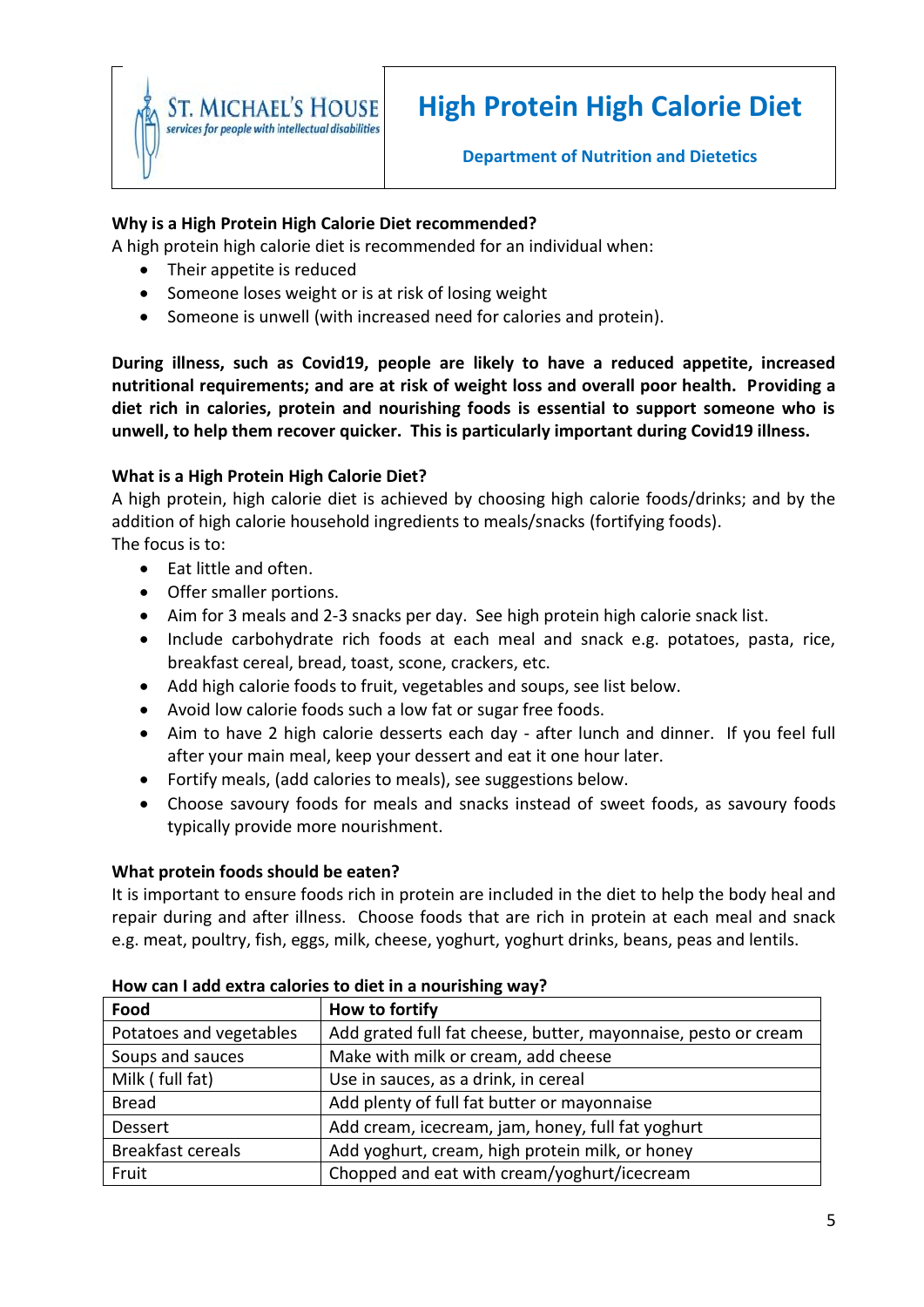#### **Suitable Snack Ideas:**

Aim to take **2-3 snacks** in between meals, and a supper before bed. See the list below for high protein high calorie ideas.

Those marked with an asterix (\*) are suitable as small meals if appetite is poor.

| <b>Savoury Snacks:</b>                         | <b>Sweet Snacks:</b>              |
|------------------------------------------------|-----------------------------------|
| Crackers and cheese/pate                       | Ice cream                         |
| Cheese - cut into cubes, cheese triangles      | Trifle                            |
| Breakfast cereal and full fat milk             | Full fat custard                  |
| Peanut butter and crackers or bread            | Creme brulee                      |
| Dried fruit (e.g. raisins, sultanas, apricots) | Crumble with cream/icecream       |
| Garlic bread                                   | Cream sponge or fruit pie         |
| Crisps                                         | Rice pudding, semolina            |
| Sausage rolls                                  | Mousse or instant whip            |
| * Baked beans and toast                        | Chocolate spread on crackers      |
| * Cheese and toast                             | Cheesecake                        |
| * Egg and toast                                | Bread and butter pudding          |
| * Omelette or boiled egg in a cup              | Bread with lots of butter and jam |
| *Macaroni cheese                               | Sweets, Chocolate or Biscuits     |
| *Sandwich: egg/meat/fish/chicken/cheese        | Cream cakes or Eclairs            |
| Glass of full fat milk                         | Doughnuts                         |
| Milk shake, hot chocolate, malt drinks         | Rich fruit cake, tea brack        |
| Milky and creamy coffees                       | Scone with butter and jam         |
| Full fat yoghurt or Fromage Frais              | <b>Muffins</b>                    |
| Nuts / ground nuts ( peanuts, walnuts, cashew) | Waffles or pancakes               |

#### **What about Healthy Eating?**

When trying to maintain or gain weight, or help eat with a reduced appetite, foods that are low in fat and in sugar are not appropriate to use. Full fat food options are higher in energy and may help to build strength and avoid weight/muscle loss.

When there is no longer a need to continue with a high protein high calorie diet, the Dietitian can advise how best to resume a healthy eating plan.

**Refer to Appendix 6 (pages 17-19) for a list of high calorie snacks for Service Users with feeding, eating, drinking and swallowing difficulties; and adhere to a modified consistency diet, IDDSI levels 6, 5 and 4.**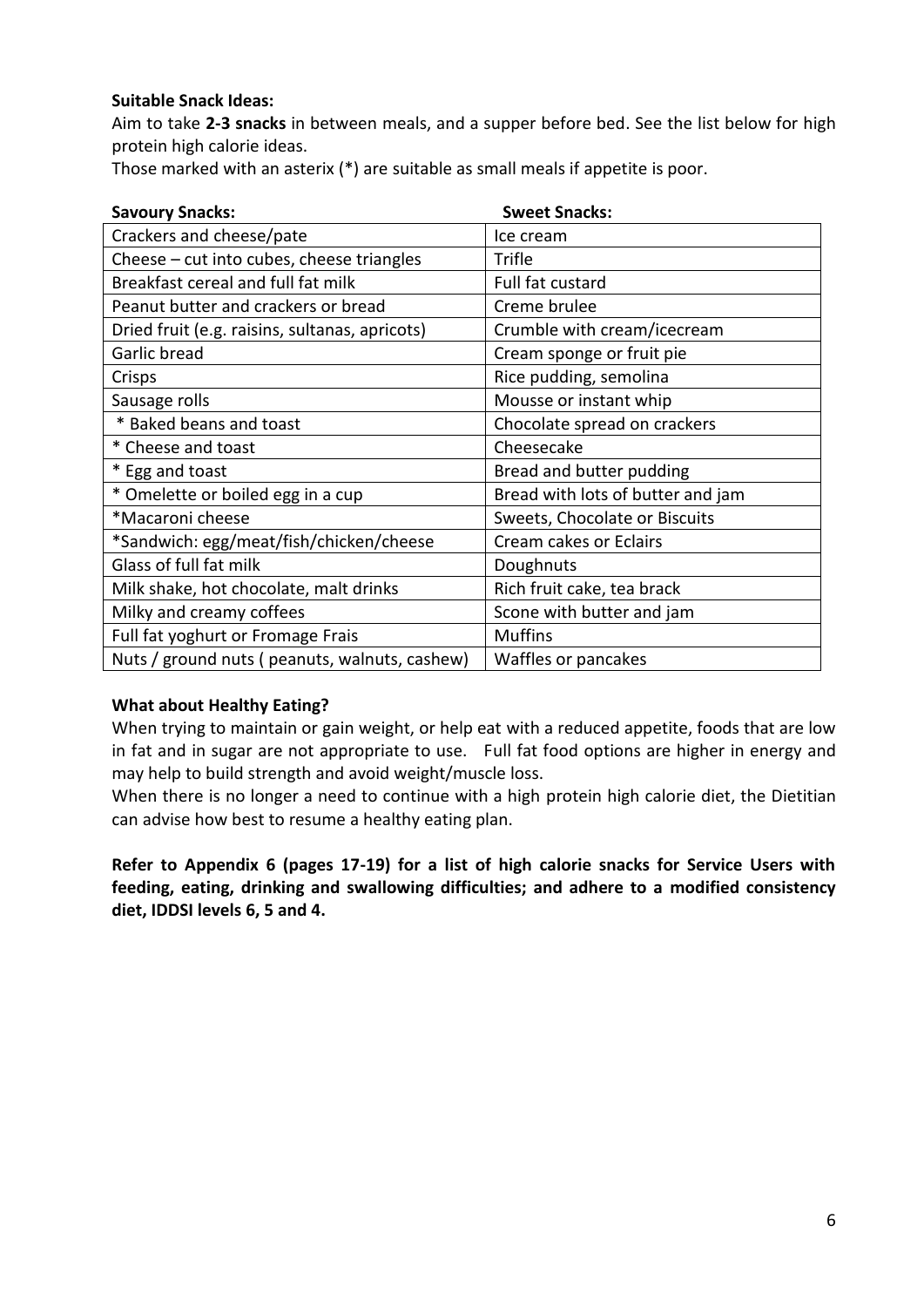**S HOUSE** services for people with intellectual disabilities

# **Recording of Service User's oral intake during Covid19**

**Department of Nutrition and Dietetics**

**Symptoms of Covid19 include reduced appetite and oral intake. It is important to monitor and record a Service User's food and fluid intake when they are unwell with Covid19. This enables the Dietitian and staff team to offer prompt and appropriate nutritional support to each Service User in a timely manner to improve a Service User's wellbeing and outcomes during and after Covid19 illness.**

Please include as much information as possible about the food and drinks offered e.g.

- Food and drinks offered **and** what was actually consumed
- Size of bowls e.g. small, medium, large
- Volumes of cups and glasses e.g. pint glass of water, mug of tea, small glass of juice
- Portions sizes of meals and snacks e.g. large bowl of pasta, small banana
- Portions sizes or quantities of foods in each meal e.g. 2 Weetabix, 4 baby potatoes
- Details regarding foods e.g. low fat yoghurt, wholemeal pasta, sugar free squash
- Brand names of foods/drinks e.g. Actimel drink, McCambridge's brown bread.

#### **Refer to Appendix 1, page 12 for blank food record chart. Once completed return to Dietitian for dietary review and analysis.**

The following is a sample food record chart.

| Time               | Food - Include as much details as possible         | <b>Fluid</b>                |
|--------------------|----------------------------------------------------|-----------------------------|
|                    |                                                    |                             |
| <b>Breakfast</b>   | Sample of a poorly recorded breakfast:             |                             |
|                    | <b>Bowl of Krispies</b>                            | Tea                         |
|                    |                                                    |                             |
|                    | <b>Ideal level of detail:</b>                      | 300mls mug of tea with      |
|                    | Medium bowl of Rice Krispies (Kellogg's) with low  | low fat milk, no sugar,     |
|                    | fat milk and 1 teaspoon of sugar; full bowl eaten  | drank half                  |
| <b>Mid morning</b> |                                                    |                             |
| Lunch              | Sample of a poorly recorded lunch:                 |                             |
|                    | Scrambled egg                                      | Juice                       |
|                    |                                                    |                             |
|                    | <b>Ideal level of detail:</b>                      |                             |
|                    | 2 eggs scrambled mixed with 50mls of full fat milk | 300mls glass of sugar       |
|                    | and 1 teaspoon butter, with 2 slices of wholemeal  | free diluted squash -       |
|                    | bread toasted with low fat spread (all eaten)      | drank 250mls                |
| Mid                |                                                    |                             |
| afternoon          |                                                    |                             |
| <b>Dinner</b>      |                                                    |                             |
| <b>Supper</b>      |                                                    |                             |
| <b>Additional</b>  | Takes one multivitamin daily (Centrum) and         | <b>Takes Benecol drinks</b> |
| <b>Information</b> | Calcichew $D_3$                                    | daily                       |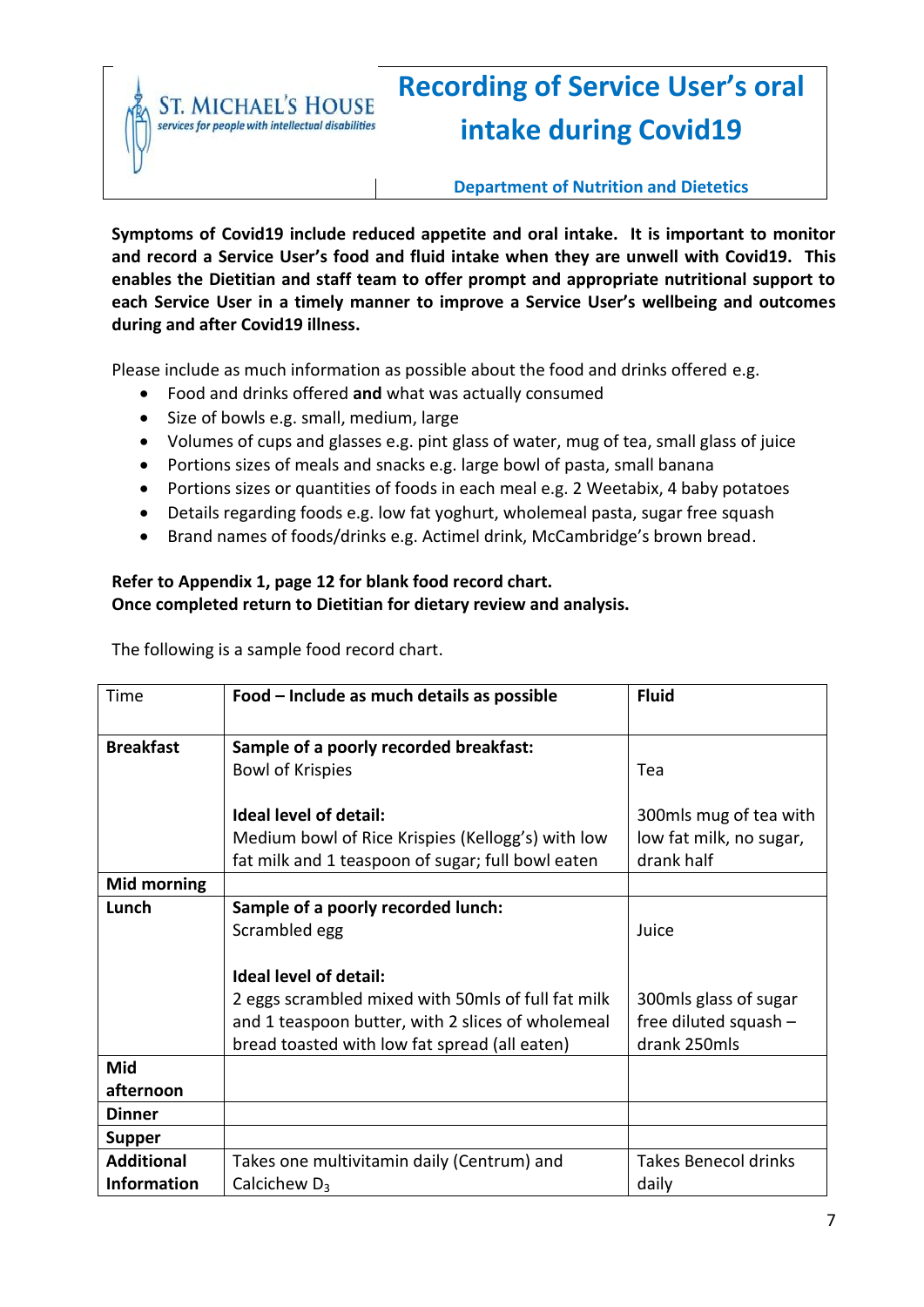

## **GUIDELINES FOR WEIGHING ADULTS DURING COVID19**

**Department of Nutrition and Dietetics**

**When someone is unwell it is important to monitor their nutritional status more frequently. Regular weighing is an easy means of monitoring Service Users' weight, and therefore their nutritional status. Accurate weighing and consistent recording of weights can identify whether a person's weight is increasing or decreasing over a period of time.**

#### **This enables the Dietitian and staff team to offer prompt and appropriate nutritional support to each Service User in a timely manner to improve a Service User's wellbeing and outcomes during and after Covid19 illness.**

Staff should record a Service User's weight each week, where possible, when a Service User:

- Has symptoms of and is waiting testing (or results of testing) for Covid19
- During Covid19 illness regardless of symptoms (or lack of symptoms) displayed
- Following recovery from Covid19 illness until full usual wellbeing has been restored.

Guidelines for accurate weighing of Service User include:

- Weight checks should be carried out, where possible, at the beginning of each week, preferably first thing in the morning
- Service Users should be weighed in light clothing, and shoes should be removed
- Bladder should be emptied prior to weight check
- It should be documented if a Service User is constipated at the time of weighing, as constipation may add 1-2kg weight
- Weights should be measured on a reliable and calibrated weighing scales, and the same scales should be used each time
- Weights should be recorded in kg
- Document the change in weight status between each weight measurement e.g. weight gain or loss in kg
- If a Service User's weight cannot be recorded, the reason for not recording should be documented e.g. lack of appropriate equipment for weighing, etc.

Where possible please record a Service User's height - this can be taken as a once off measurement, and does not need to be repeated. If a height cannot be measured please document this e.g. 'height measurement not appropriate due to....'

Please adhere to hand hygiene guidelines, social distancing and wear relevant PPE as required during weighing and height measurement of Service Users.

**Refer to Appendix 2, page 13 for weight record chart.**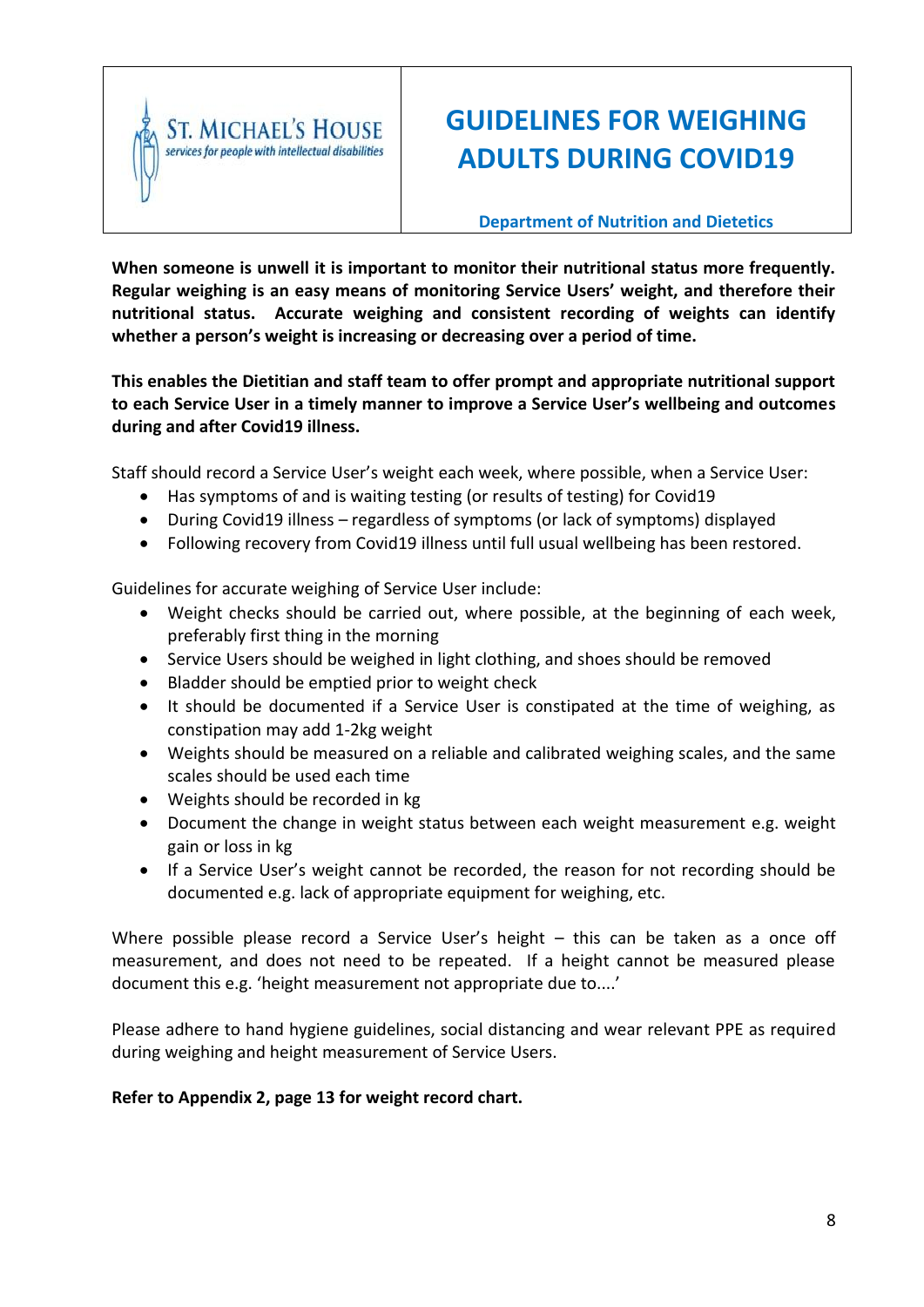

# **Recording of**

**Gastrointestinal Symptoms**

**Department of Nutrition and Dietetics**

Some people with COVID-19 may experience gastrointestinal (GI) symptoms such as diarrhoea, abdominal pain, discomfort and vomiting.

Please record and include **as much information as possible** about the gastrointestinal symptoms the Service User (SU) is experiencing.

Include details such as the following:

- The symptom displayed by the Service User or identified by a staff member
- The details around this symptom. For example 'it happened at 8am before breakfast just after they came out of the shower'
- The amount and type. For example 'it was a large amount of diarrhoea, type 7'
- A copy of the Bristol Stool Chart can be found in this pack for your reference, to support staff in providing consistent details regarding bowel motions across staff teams. Refer to Appendix 4, page 15 for a copy of a Bristol Stool Chart
- For the Bowel section document if the Service User has constipation as this can greatly impact someone's appetite
- If the Service User experiences a different GI symptom that isn't listed please tick this box and provide a detailed description.

Please note if the Service User does not display any of these symptoms you **do not** need to fill out this chart, but continue to monitor the Service User closely for development of such symptoms.

If the Service User displays some and not all of the GI symptoms, leave the other boxes empty or write 'N/A' for not applicable.

Below is a sample GI symptom record chart with suggested level of detail to.

**Refer to Appendix 3, page 14 for blank gastrointestinal symptom record chart.**

**The Dietitians have included dietary guidelines in this pack to support Service Users with a number of gastrointestinal difficulties including the dietary management of:**

- **Constipation**
- **Diarrhoea**
- **Nausea and vomiting**
- **Loss of taste and smell**
- **Loss of appetite**

**Please refer to Appendix 7, pages 20-24 for relevant dietetic advice listed above.**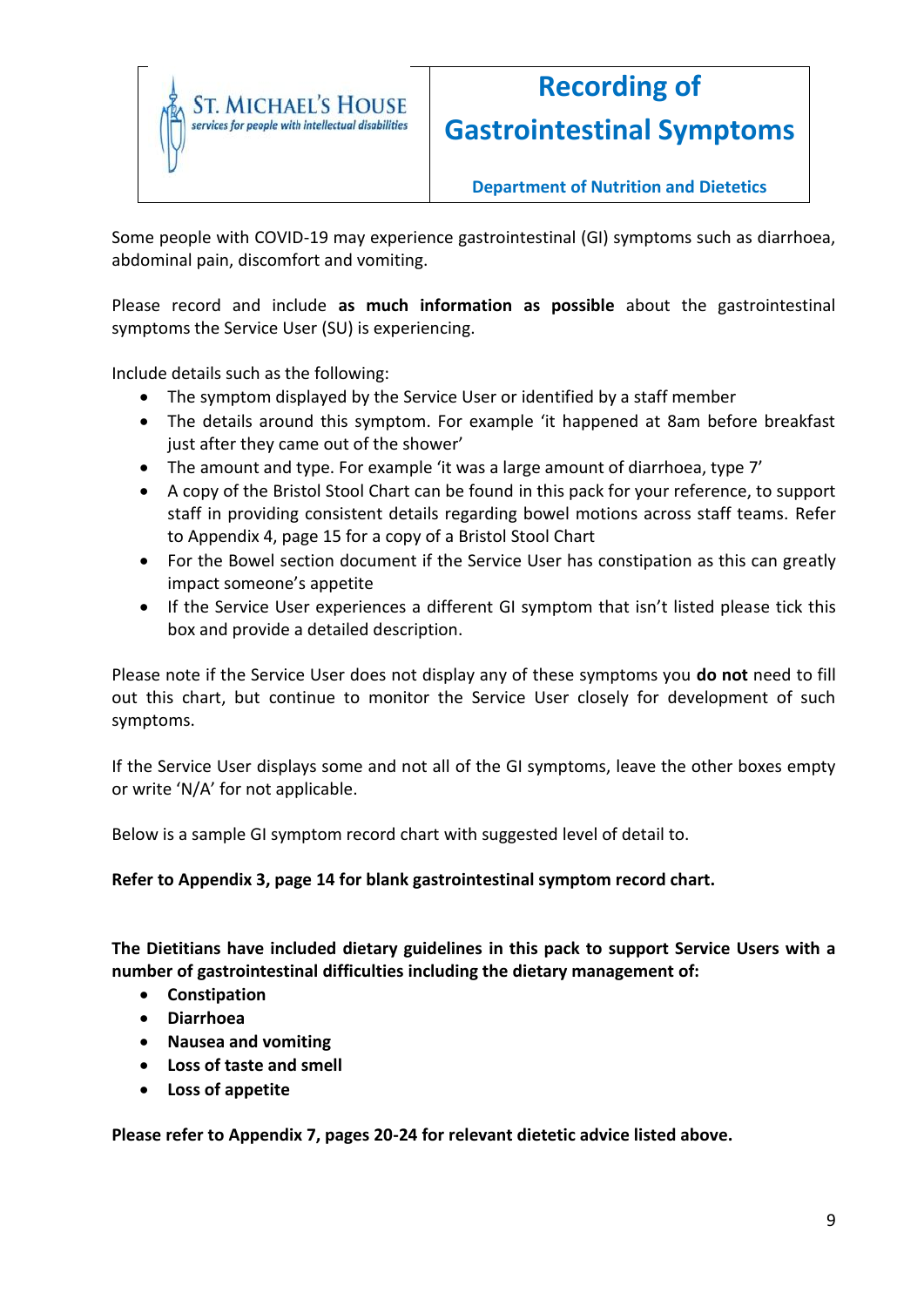### **Sample Gastrointestinal Symptom Record Chart**  $\begin{minipage}{.4\linewidth} \begin{tabular}{l} \bf ST. \; MICHAEL'S \; HOUSE \\ \bf \it services for people with intellectual disabilities \\ \end{tabular}$

**Department of Nutrition and Dietetics**

#### **SAMPLE GASTROINTESTINAL RECORD CHART:**

Service User:\_\_\_\_\_\_\_\_\_\_\_\_\_\_\_\_\_\_\_\_\_\_\_\_\_\_\_\_\_\_\_\_ Date:\_\_\_\_\_\_\_\_\_\_\_\_\_\_\_\_ Unit:\_\_\_\_\_\_\_\_\_\_\_\_\_\_\_\_\_\_\_\_\_\_\_\_\_\_\_\_\_\_\_

**Time Bowels Nausea & Vomiting Abdominal Cramps/Pain Lack of taste and/ or smell Lack of appetite Other** Description **8am 11am 1pm**   $\sqrt{ }$  $\sqrt{ }$  $\sqrt{ }$ **Sample of a poorly recorded symptom chart:**  'Lots of diarrhoea' **Ideal level of detail:**  1 x episode of diarrhoea before breakfast. Large amount, type 7. **Sample of a poorly recorded symptom chart:**  'Vomited'. **Ideal level of detail:**  1 x episode of vomiting. Large amount. Undigested food particles present. **Sample of a poorly recorded symptom chart:**  'No appetite' **Ideal level of detail:**  Refused lunch. Lunch is usually the best meal of the day for 'Johnny'. Refused all of his favourite snacks.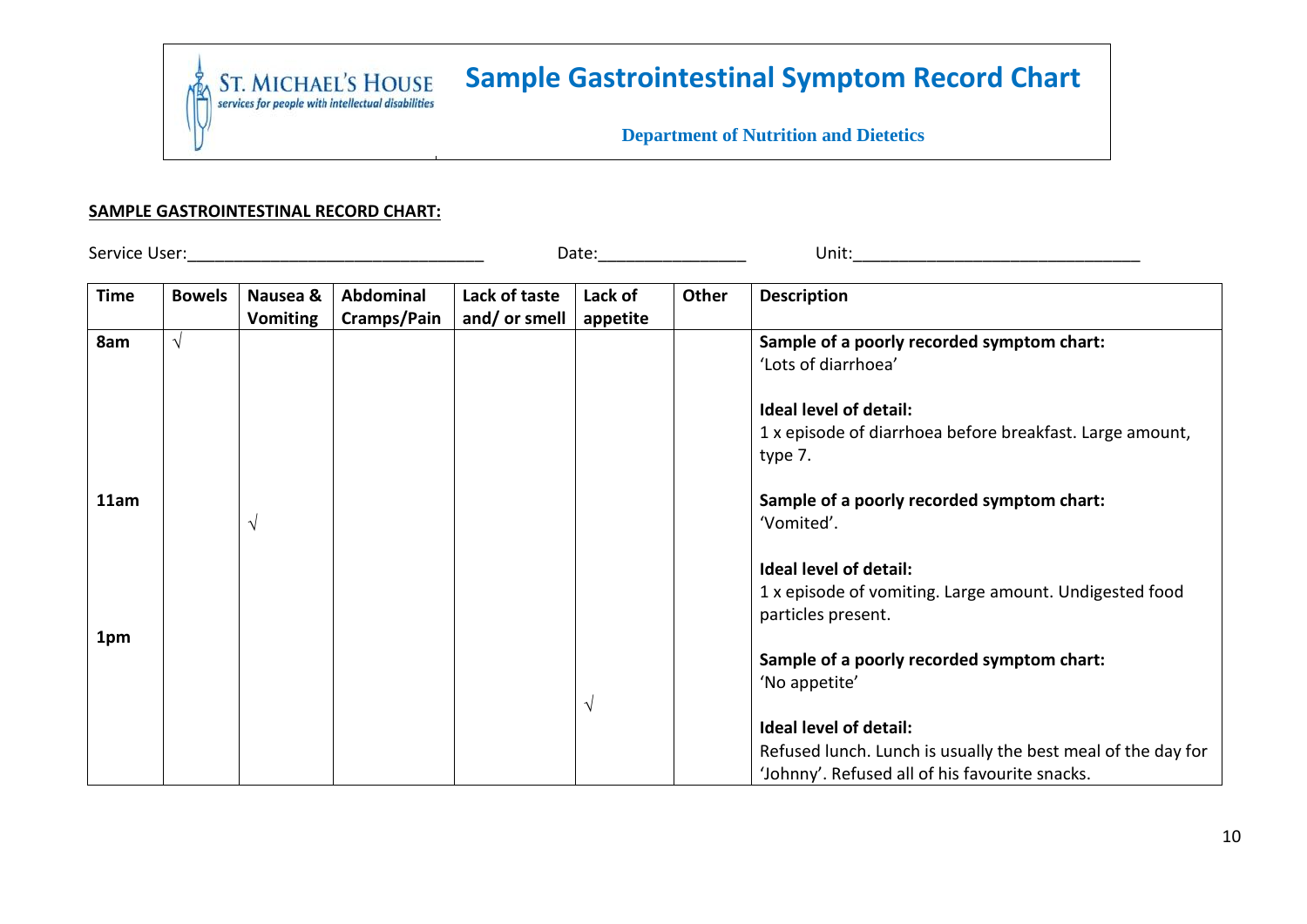#### **Appendices:**

Page

| 12  |                    | Appendix 1: Food record chart                              |
|-----|--------------------|------------------------------------------------------------|
| 13  | <b>Appendix 2:</b> | Weight record chart                                        |
| 14  | <b>Appendix 3:</b> | Gastrointestinal symptoms record chart                     |
| 15  | <b>Appendix 4:</b> | <b>Bristol stool chart</b>                                 |
| 16  | <b>Appendix 5:</b> | Oral nutritional supplements                               |
| 17  | <b>Appendix 6:</b> | High calorie snacks for Service Users with FEDS:           |
| 17  |                    | Soft and bite size foods, IDDSI level 6                    |
| 18  |                    | Minced and moist consistency, IDDSI level 5                |
| 19  |                    | Pureed consistency, IDDSI 4                                |
| 20  | <b>Appendix 7:</b> | Dietary management of constipation                         |
| 21: | <b>Appendix 8:</b> | Dietary management of diarrhoea                            |
| 22  | <b>Appendix 9:</b> | Dietary management of nausea and vomiting                  |
| 23  |                    | Appendix 10: Dietary management of loss of taste and smell |
| 24  |                    | Appendix 11: Dietary management of loss of appetite        |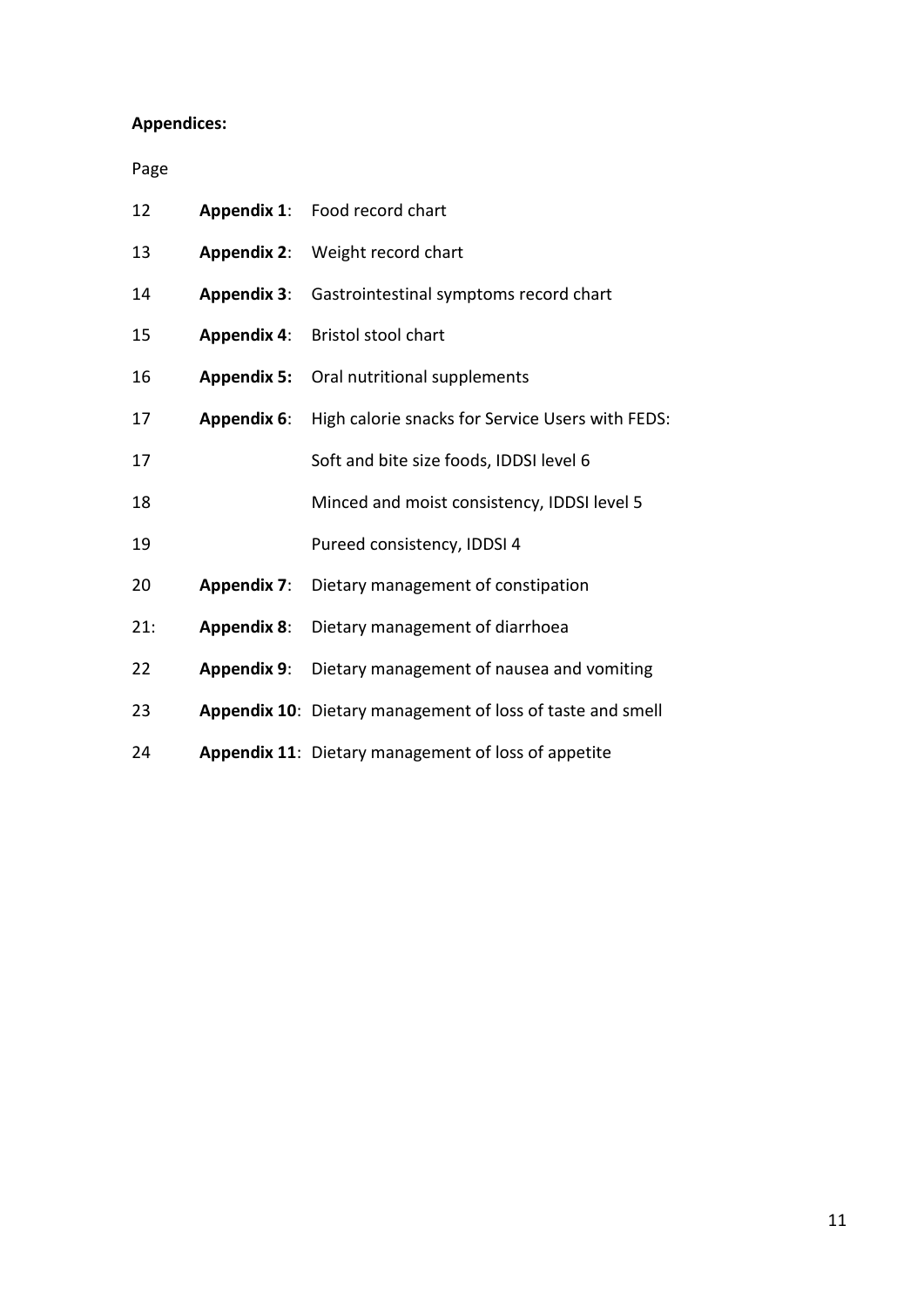

### **Food Record Chart**

**Department of Nutrition and Dietetics**

Service User:\_\_\_\_\_\_\_\_\_\_\_\_\_\_\_\_\_\_\_\_\_\_\_\_\_\_\_\_\_\_\_\_\_\_\_\_ Date:\_\_\_\_\_\_\_\_\_\_\_\_\_

| <b>Time</b>        | Food - Include as much details as possible e.g.<br>food offered, amount eaten, portion sizes, | Fluid - include as<br>much detail as |
|--------------------|-----------------------------------------------------------------------------------------------|--------------------------------------|
|                    | brands, additions to meals, etc                                                               | possible                             |
| <b>Breakfast</b>   |                                                                                               |                                      |
|                    |                                                                                               |                                      |
|                    |                                                                                               |                                      |
|                    |                                                                                               |                                      |
|                    |                                                                                               |                                      |
| <b>Mid morning</b> |                                                                                               |                                      |
| Lunch              |                                                                                               |                                      |
|                    |                                                                                               |                                      |
|                    |                                                                                               |                                      |
|                    |                                                                                               |                                      |
|                    |                                                                                               |                                      |
| Mid                |                                                                                               |                                      |
| afternoon          |                                                                                               |                                      |
| <b>Dinner</b>      |                                                                                               |                                      |
|                    |                                                                                               |                                      |
|                    |                                                                                               |                                      |
|                    |                                                                                               |                                      |
|                    |                                                                                               |                                      |
| <b>Supper</b>      |                                                                                               |                                      |
|                    |                                                                                               |                                      |
|                    |                                                                                               |                                      |
|                    |                                                                                               |                                      |
| <b>Additional</b>  |                                                                                               |                                      |
| <b>Information</b> |                                                                                               |                                      |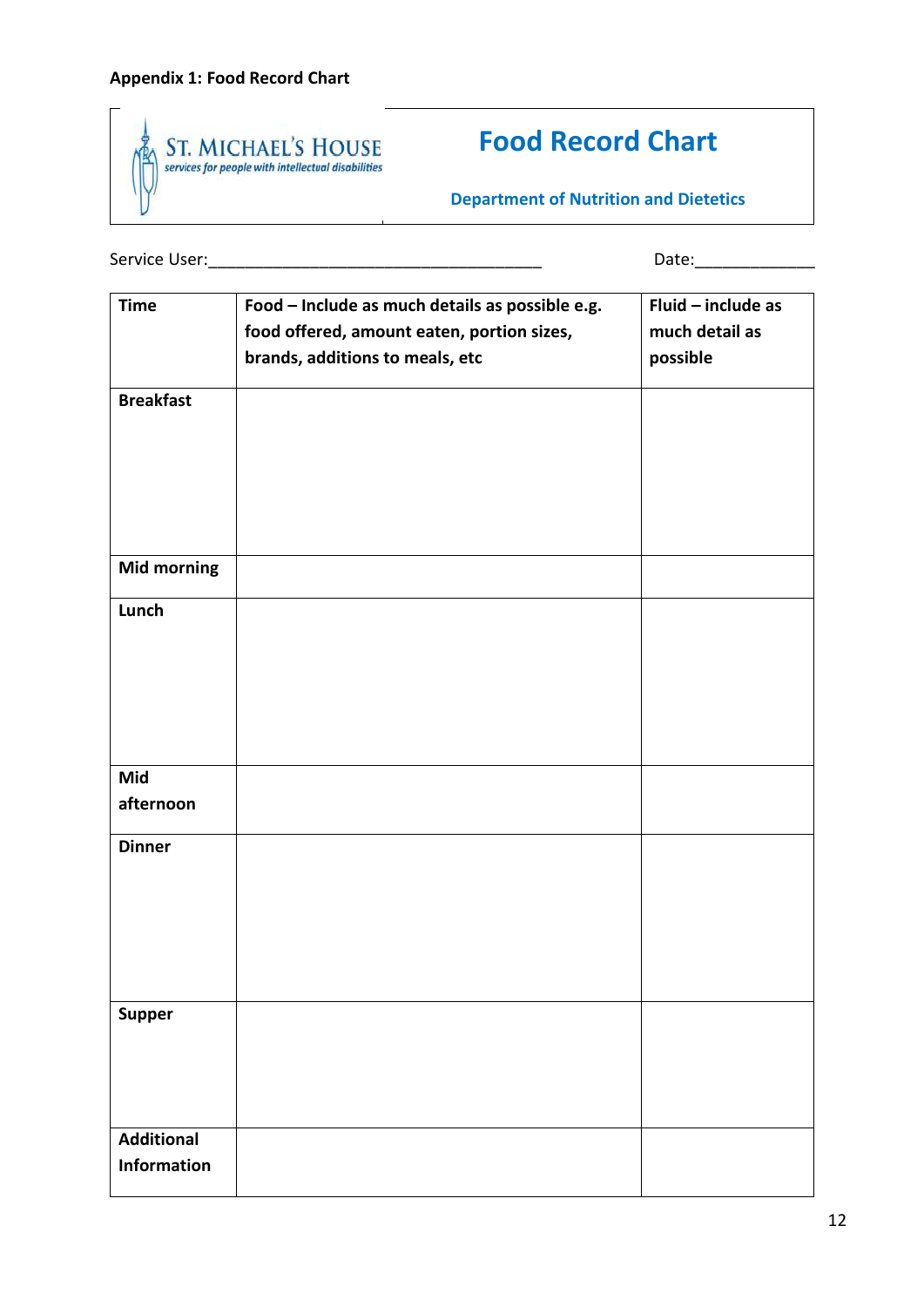

### **WEIGHT RECORD CHART**

**Department of Nutrition and Dietetics**

**NAME:\_\_\_\_\_\_\_\_\_\_\_\_\_\_\_\_\_\_\_\_\_\_\_\_\_\_\_\_\_\_\_\_\_\_\_\_\_ D.O.B:\_\_\_\_\_\_\_\_\_\_\_\_\_ PAGE:\_\_\_\_\_**

| DATE: | <b>WEIGHT (KG)</b> | HEIGHT (m) | GAIN/LOSS | <b>NOTES</b> |
|-------|--------------------|------------|-----------|--------------|
|       |                    |            |           |              |
|       |                    |            |           |              |
|       |                    |            |           |              |
|       |                    |            |           |              |
|       |                    |            |           |              |
|       |                    |            |           |              |
|       |                    |            |           |              |
|       |                    |            |           |              |
|       |                    |            |           |              |
|       |                    |            |           |              |
|       |                    |            |           |              |
|       |                    |            |           |              |
|       |                    |            |           |              |
|       |                    |            |           |              |
|       |                    |            |           |              |
|       |                    |            |           |              |
|       |                    |            |           |              |
|       |                    |            |           |              |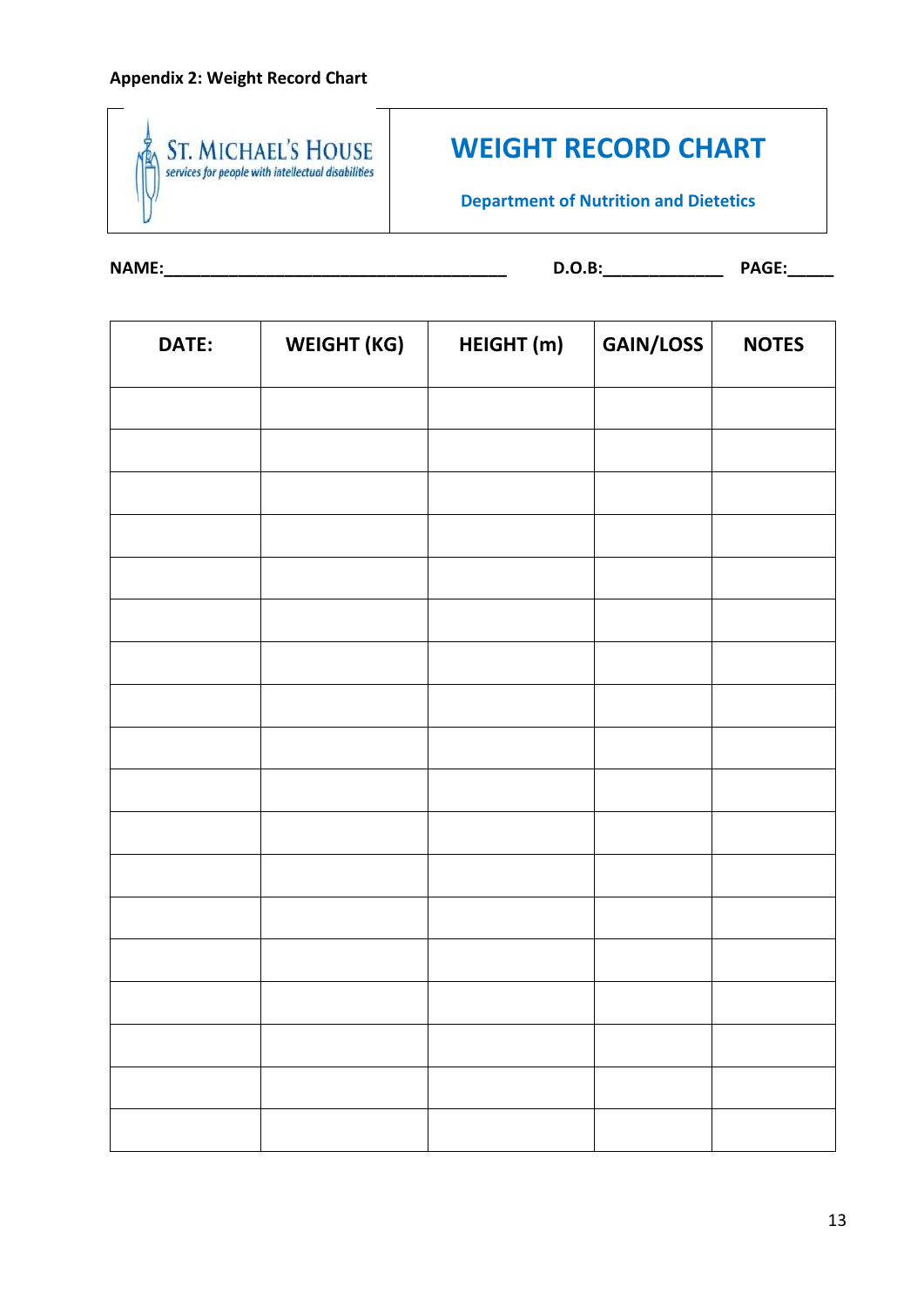#### **Appendix 3: Gastrointestinal Symptom Record Chart**



**Service User: Contract User: Contract Unit: Contract Unit: Contract Unit: Contract Unit: Contract Unit: Contract Unit: Contract Unit: Contract Unit: Contract Unit: Contract Unit: Contract Unit: C** 

**Time Bowels Nausea & Vomiting Abdominal Cramps/Pain Lack of taste and/ or smell Lack of appetite Other** Description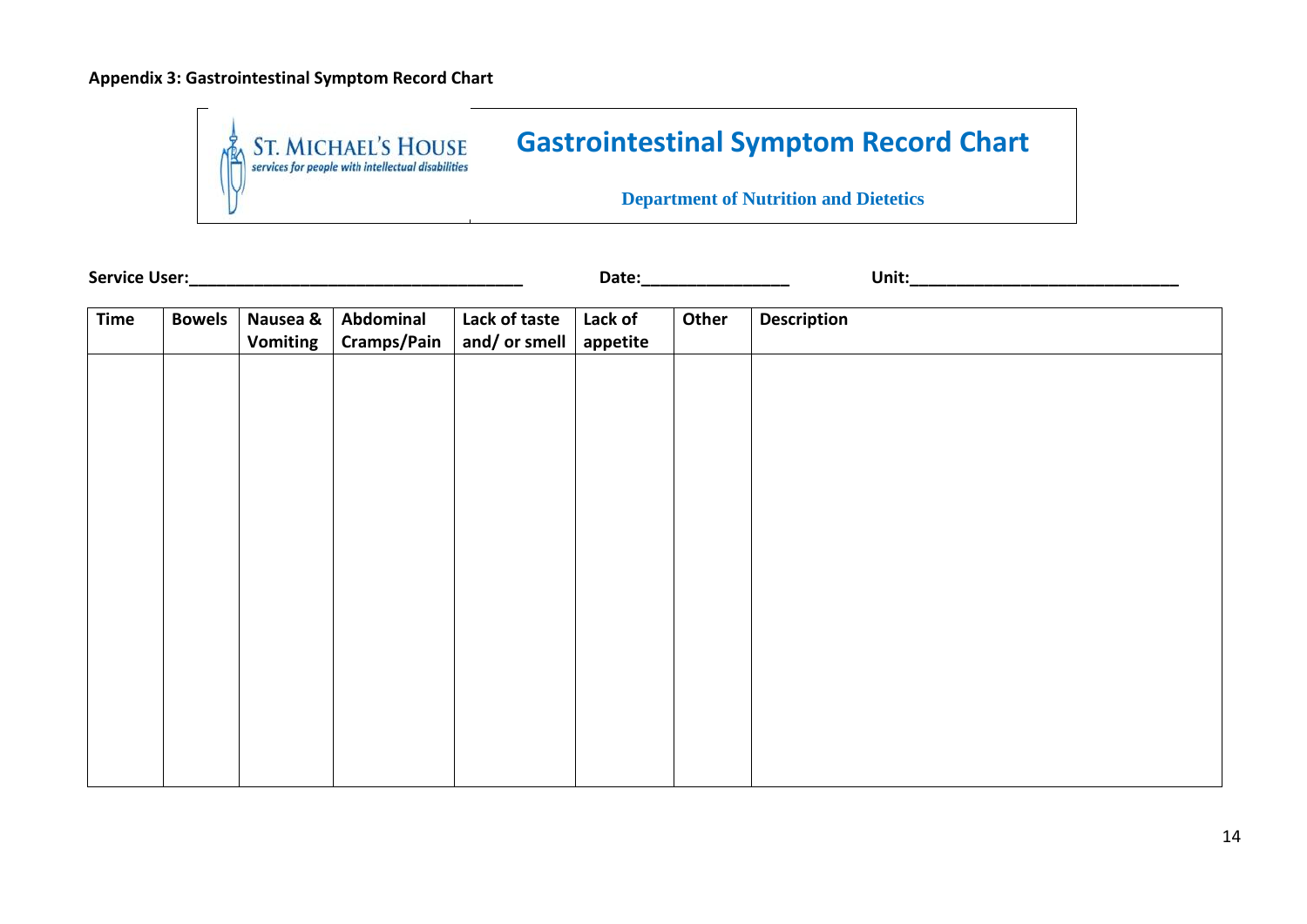# **Bristol Stool Chart** ST. MICHAEL'S HOUSE<br>services for people with intellectual disabilities **Department of Nutrition and Dietetics**

| Type 1 | Separate hard lumps, like nuts<br>(hard to pass)   |
|--------|----------------------------------------------------|
| Type 2 | Sausage-shaped but lumpy                           |
| Type 3 | Like a sausage but with<br>cracks on the surface   |
| Type 4 | Like a sausage or snake,<br>smooth and soft        |
| Type 5 | Soft blobs with clear-cut<br>edges                 |
| Type 6 | Fluffy pieces with ragged<br>edges, a mushy stool  |
| Type 7 | Watery, no solid pieces.<br><b>Entirely Liquid</b> |

٦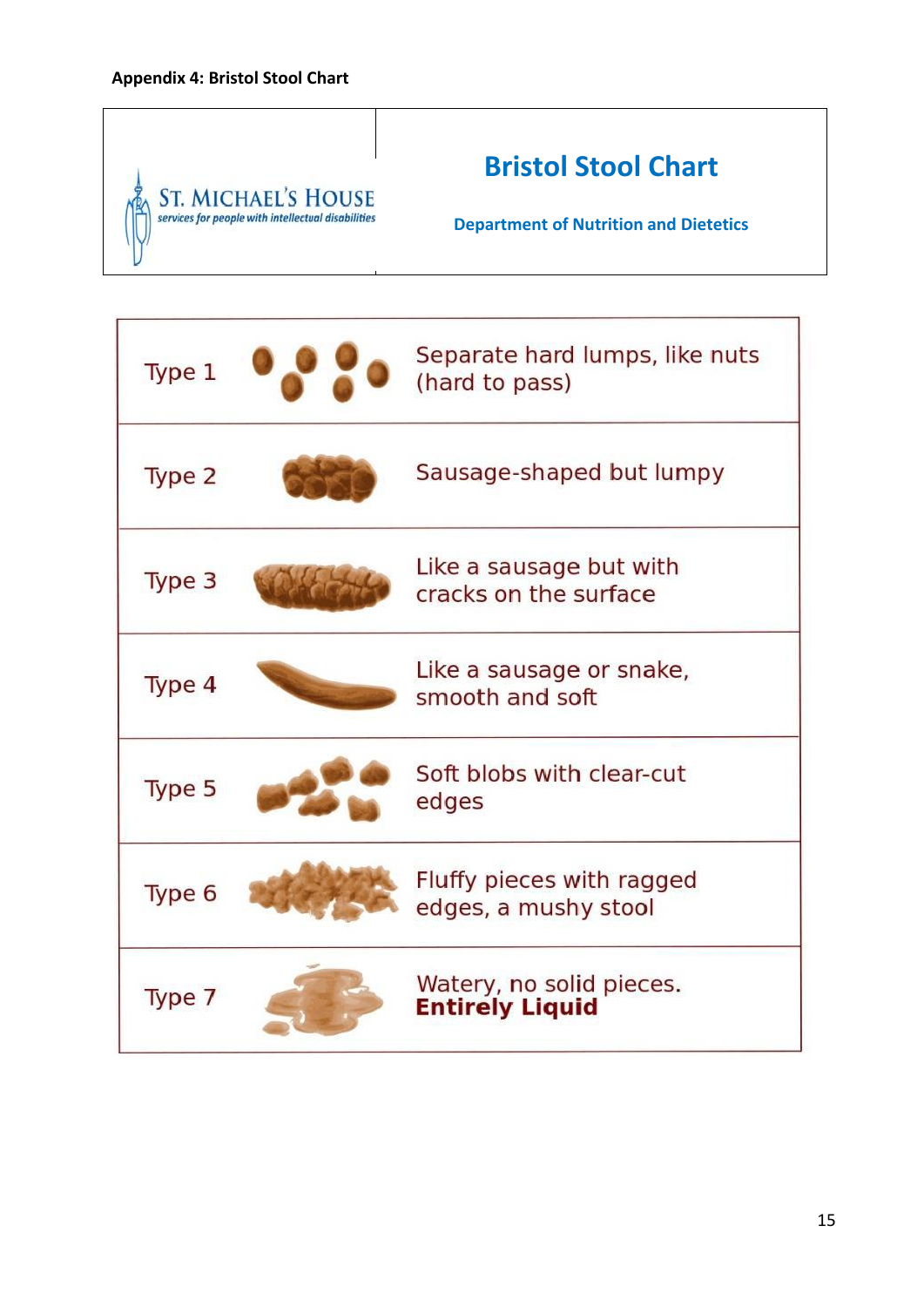

### **Oral Nutritional Supplements**

**Department of Nutrition and Dietetics**

#### **What are Oral Nutritional Supplements?**

Oral Nutritional Supplements (ONS) are sterile liquids, semi-solids or powders, which provide energy, protein, vitamins and minerals.

There are many types and flavours of ONS available including:

- Milkshake or yoghurt type
- Pudding or dessert type
- Juice type
- Soup type
- Shot type (low volume high concentration)
- Powders that can be mixed with food or drinks.

#### **Why are Oral Nutritional Supplements prescribed?**

ONS may be prescribed in the short term during acute illness, and for individuals with long term chronic conditions. They are used for those who experience unnecessary weight loss, poor appetite or inability to eat enough food to maintain a healthy nutritional status.

ONS are designed to complement the diet, i.e. not to replace meals and snacks. Simultaneous dietary information about improving oral intake is also provided by the Dietitian. This is called "Food First" and involves high protein high calorie dietary guidelines and food fortification advice.

#### **Who prescribes Oral Nutritional Supplements?**

ONS are prescribed by the medical team in St. Michael's House or the individual's GP on recommendation of the Dietitian in St. Michael's House. ONS must be added to the Service User's Medication Administration Sheet by the medical team in St. Michael's House.

Individual dietetic assessment will take into account the Service User's nutritional requirements and taste and texture preferences, to ensure a tailored prescription is advised.

#### **How long should Oral Nutritional Supplements be taken for?**

ONS are monitored by the Dietitian to ensure that they remain appropriate and are being taken as prescribed. ONS may be stopped by the Dietitian when:

- Dietary intake is meeting nutritional requirements
- Weight has increased to target
- Body Mass Index is within healthy range
- The individual's medical condition has changed
- The individual can no longer tolerate them due to taste fatigue.

**References**: INDI Nutrition Support Fact Sheet Oct 2013, BAPEN Nutrition Support May 2016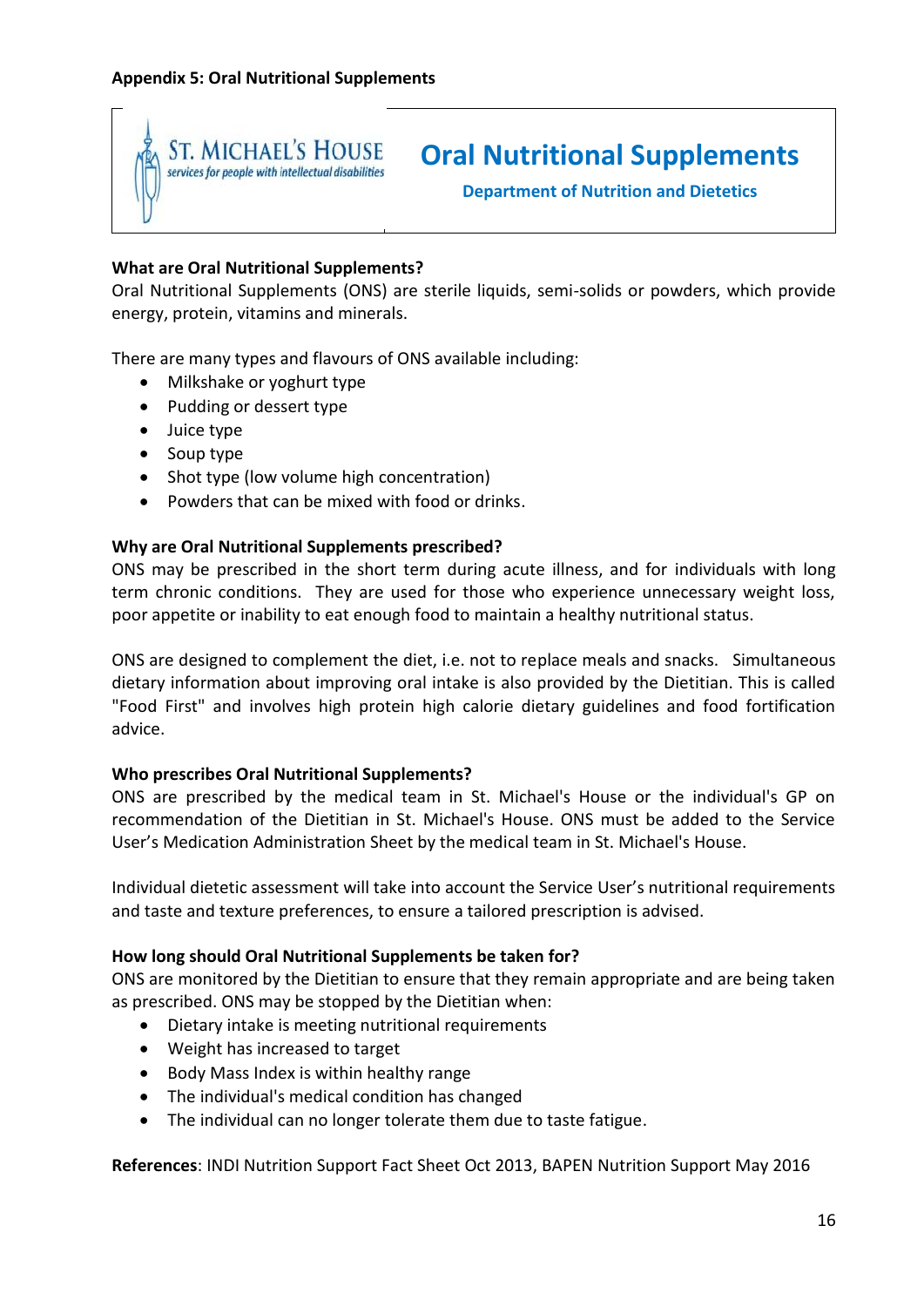

All snacks must be moist and must be in bite-sized pieces that are no bigger than 1.5cm x 1.5cm (refer to IDDSI Guidelines, and Service User's FEDS guidelines).

#### Fruit & Vegetables: Add cream to:

- Ripe, peeled soft fruit e.g. plums, nectarines, apricots, peaches,
- banana, melon chopped into 1.5 x 1.5cm pieces.
- Tinned fruit in own juice chopped into 1.5 x 1.5cm pieces.
- Stewed peeled fruit e.g. rhubarb, apple, pear, plum.
- Soft fresh or frozen berries e.g. strawberries, raspberries.
- Ripe mango or avocado chopped into 1.5 x1.5cm pieces.
- Small bowl of vegetable soup\*

#### Milk & Dairy: Choose full fat dairy products

- Milkshakes\*, smoothies\*, yogurt drinks\*
- Yogurt with small pieces soft fruit, fromage frais
- Grated hard cheese, or soft cheese e.g. Ricotta, Camembert,
- Cream cheese e.g. cheese triangles, Philadelphia, Mascarpone

#### Biscuits, Cake & Crisps

- Jaffa cakes, wafer biscuits cut into bite size pieces. All other biscuits must be soaked in tea/juice/milk etc
- Plain cake e.g. Madeira cake, fairy cakes, sponge cake, chocolate cake. Swiss roll must be moistened with cream, ice cream, custard or sauce.
- 'Bite and Dissolve' corn snack crisps broken into bite size pieces e.g. Skips, Snax, Chickatees, Wheelies, Monster Munch, Wotsits

#### Chocolate, Ice Cream & Desserts

- Small chocolate buttons
- Smooth cheesecake without the biscuit base
- Tiramisu, mousse
- Custard, Angel Delight, Milk pudding, Creme caramel
- Jelly\*, ice cream\*, ice pops\*
- Hot chocolate\*, Cappucino\*

\* If the Speech & Language Therapist has advised thickening of drinks then jelly, ice cream and ice pops must be avoided. Milk, milkshakes, smoothies, yogurt drinks, fruit juice and soup must be thickened accordingly. Refer to the Service User's FEDS guidelines.





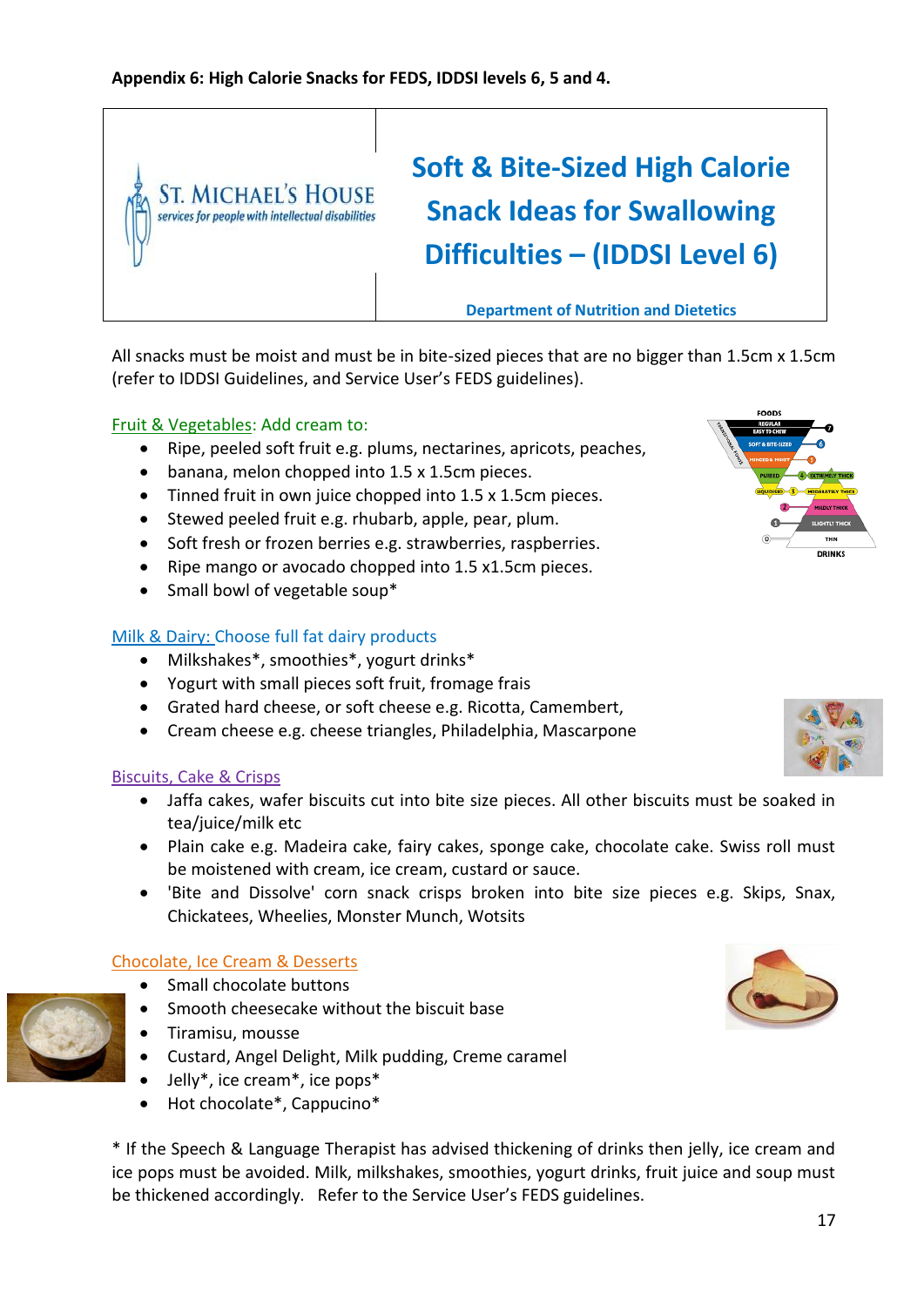

# **Minced and Moist Consistency High Calorie Snack Ideas for Swallowing Difficulties (IDDSI Level 5)**

#### **Department of Nutrition and Dietetics**

All snacks must be soft and moist, easily mashed with a fork. Lumps no bigger than 4mm in size (see IDDSI guidelines).

#### Fruit & Vegetables: Add cream to:

- Mashed soft fresh fruits e.g. banana, ripe mango, avocado
- Finely diced (4mm) or mashed ripe, peeled soft fruits such as peaches, plums, apricots, nectarines
- Finely diced (4mm) or mashed soft tinned fruit
- $\bullet$  Stewed peeled fruit e.g. rhubarb, apple, pear, plum, peaches
- Soft fresh or frozen berries e.g. strawberries, raspberries.
- Ripe mango or avocado finely chopped into 4mm pieces.
- Fruit juices\*
- Small bowl of blended vegetable soup\*
- Smooth hummus

#### Milk & Dairy: Choose full fat dairy products

- Milkshakes\*, smoothies\*, yogurt drinks\*
- Smooth yogurt, fromage frais
- Finely grated hard cheese; soft cheese e.g. Ricotta, Camembert
- Cream cheese e.g. cheese triangles, Philadelphia, Mascarpone

#### Biscuits & Cake

- Plain biscuits must be soaked in tea/juice/milk and well mashed.
- Plain cake e.g. Madeira cake, fairy cakes, sponge cake, chocolate cake, must be moistened and mashed with cream, ice cream, custard or sauce

#### Chocolate, Ice Cream & Dessert: (Add cream where appropriate):

- Smooth cheesecake without the biscuit base
- Tiramisu, mousse
- Custard, Angel Delight, Milk pudding, Creme caramel
- Jelly\*, ice cream\*, ice pops\*
- Chocolate sauce or melted chocolate
- Hot chocolate\*, Cappucino\*

\* If the Speech & Language Therapist has advised thickening of drinks then jelly, ice cream and ice pops must be avoided. Milk, milkshakes, smoothies, yogurt drinks, fruit juice and s be thickened accordingly. Refer to Service User's FEDS guidelines.



FOODS REGULAR **EASY TO CHEW** SOFT & BITE-SIZE

PURBED

Liquipised

**EXTREMELY THICK** 

**HODERATELY THICK MILDLY THICK** 







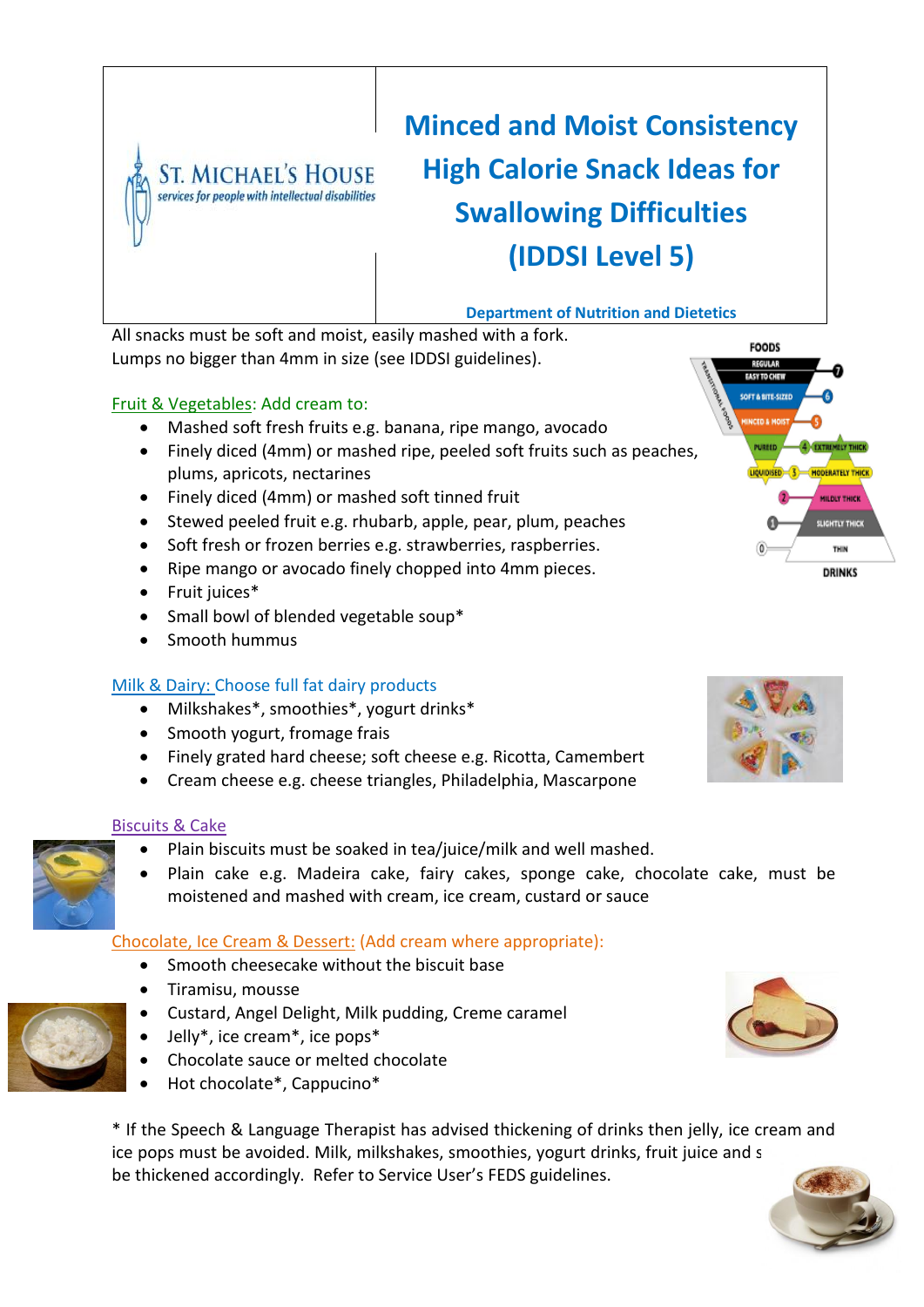

# **Pureed Consistency High Calorie Snack Ideas for Swallowing Difficulties (IDDSI Level 4)**

#### **Department of Nutrition and Dietetics**

#### **All snacks must be soft, smooth and lump free.**

#### **Fruit & Vegetables: Add cream to:**

- Pureed and sieved ripe, peeled, soft, fresh fruit e.g.
- banana, ripe mango, avocado, peaches, plums, apricots, nectarin
- Pureed soft tinned fruit
- Stewed peeled fruit e.g. rhubarb, apple, pear, plum, peaches
- Fruit juices\*
- Small bowl of blended smooth vegetable soup\*
- Smooth hummus

#### **Milk & Dairy**

Choose full fat dairy products

- Milkshakes\*, smoothies\*, yogurt drinks\*
- Smooth yogurt, fromage frais
- Finely grated hard cheese melted into hot food and meals
- Soft cheese e.g. Ricotta, Camembert
- Cream cheese e.g. cheese triangles, Philadelphia, Mascarpone

#### **Cake**

 Pureed plain cake e.g. Madeira cake, fairy cakes, sponge cake, chocolate cake, must be moistened and pureed with cream, ice cream, custard or sauce

#### **Chocolate, Ice Cream & Desserts (Add cream where appropriate):**

- Smooth cheesecake without the biscuit base
- Tiramisu pureed, mousse
- Custard, Angel Delight, Creme caramel
- Smooth milk pudding e.g. semolina, ground rice milk pudding
- Jelly\*, smooth ice cream\*, ice pops\*
- Chocolate sauce or melted chocolate mixed into dessert
- Smooth jam, honey
- Hot chocolate\*, Cappucino\*

\* If the Speech & Language Therapist has advised thickening of drinks then jelly, ice cream and ice pops must be avoided. Milk, milkshakes, smoothies, yogurt drinks, fruit juice and soup must be thickened accordingly. Refer to Service User's FEDS guidelines.





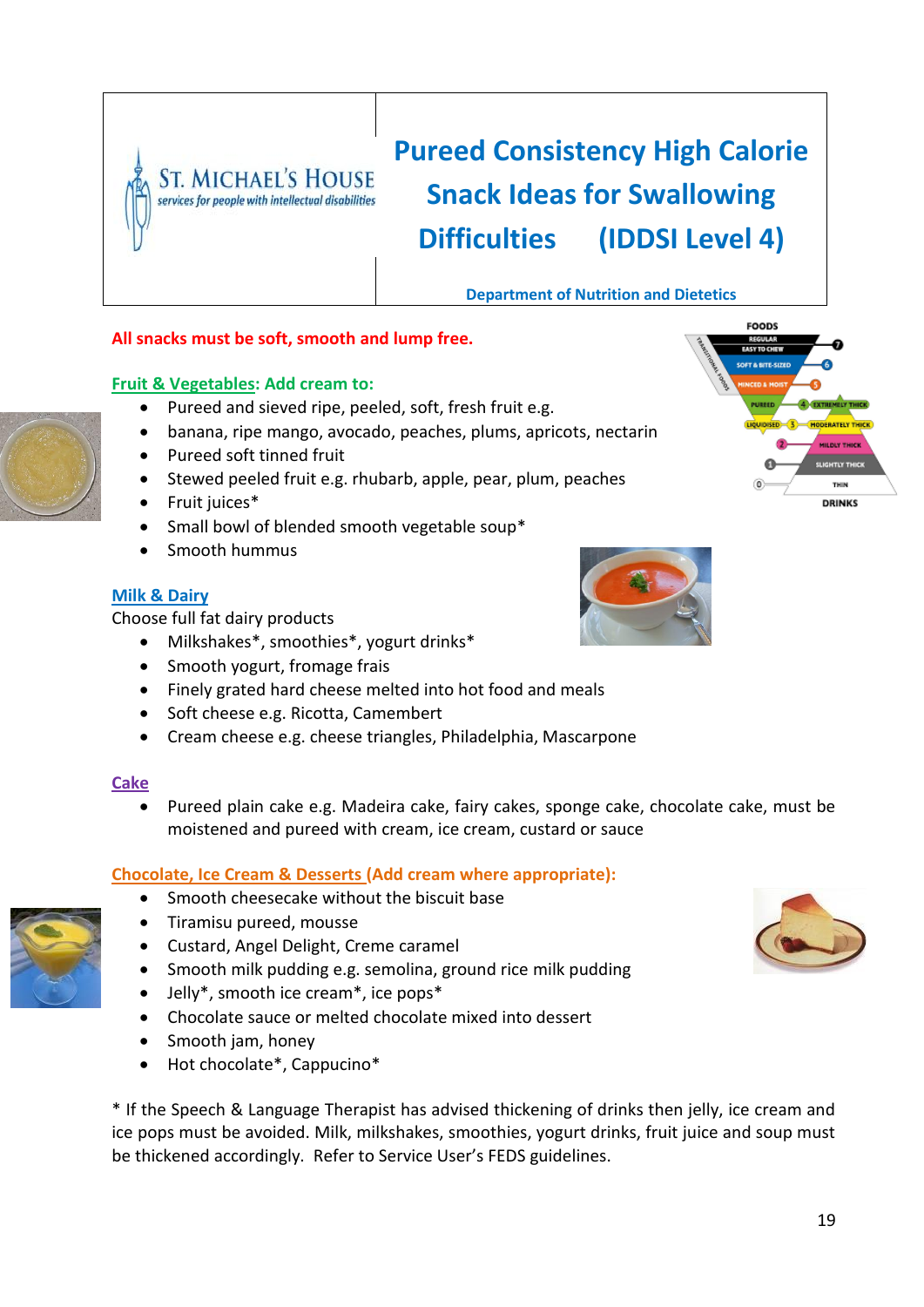

# **Dietary Management of Constipation**

**Department of Nutrition and Dietetics**

Constipation can pose difficulties for some people during Covid-19 illness. The following recommendations aim to improve a Service User's nutritional intake and overall recovery during Covid-19 illness.

- **Eat regular meals:** Aim for at least 3 main meals and 2 snacks per day.
- **Include a high fibre food at each meal:** See table below for high fibre ideas.
- **Drink plenty of fluids**: Aim to drink at least 6-8 glasses/cups of fluid per day. Suitable choices include water, milk, fruit juice, tea and coffee.
- **Try having a warm drink first thing in the morning:** A cup of hot water first thing in the morning can help get the bowels moving.
- **Gentle Exercise:** Some gentle exercise such as walking can help with constipation.
- **Probiotics:** A trial of 1 x probiotic drink daily can help such as Actimel/Yakult.
- **Increase vegetable intake:** Eat generous servings of vegetables at both lunch and dinner, especially those with thick skins e.g. peas, beans and sweetcorn.
- **Increase fruit intake:** Eat at least 3 portions of fruit daily. Include a variety of fresh fruit, tinned fruit in natural juice, stewed fruit or soaked dried fruit e.g. apricots, prunes, raisins.
- **Linseeds** Sprinkle linseeds into cereal, soups, stews, soups and casseroles. Add 2 dessertspoons daily. Ensure a good fluid intake when including seeds in the diet to avoid abdominal discomfort or wind.

#### **How to increase the fibre in your diet:**

- Make gradual changes to avoid abdominal discomfort, wind or pain.
- Ensure to have an adequate fluid intake.

#### **High Fibre Options:**

| Avoid                        | <b>Choose</b>                                             |  |
|------------------------------|-----------------------------------------------------------|--|
| Processed foods such a white | Wholemeal, wholegrain and fibre enriched breads such      |  |
| bread, baguettes, crumpets.  | Brennan's 100% wholemeal<br>sliced<br>pain,<br>as         |  |
|                              | McCambridges, Hovis Seed Sensation.                       |  |
| Rice krispies, cornflakes    | Wholegrain breakfast cereals such as weetabix, oatabix,   |  |
|                              | shredded wheat, porridge, bran flakes.                    |  |
| Rich tea biscuits            | Hobnobs, Goldgrain, Fig Rolls                             |  |
| Cream crackers               | Wholemeal crackers, rye crispbreads,                      |  |
| Plain cake                   | Fruit cake, tea brack and all baking with dried fruit are |  |
|                              | rich in fibre                                             |  |
| White pasta and rice         | Wholegrain or brown pasta and rice.                       |  |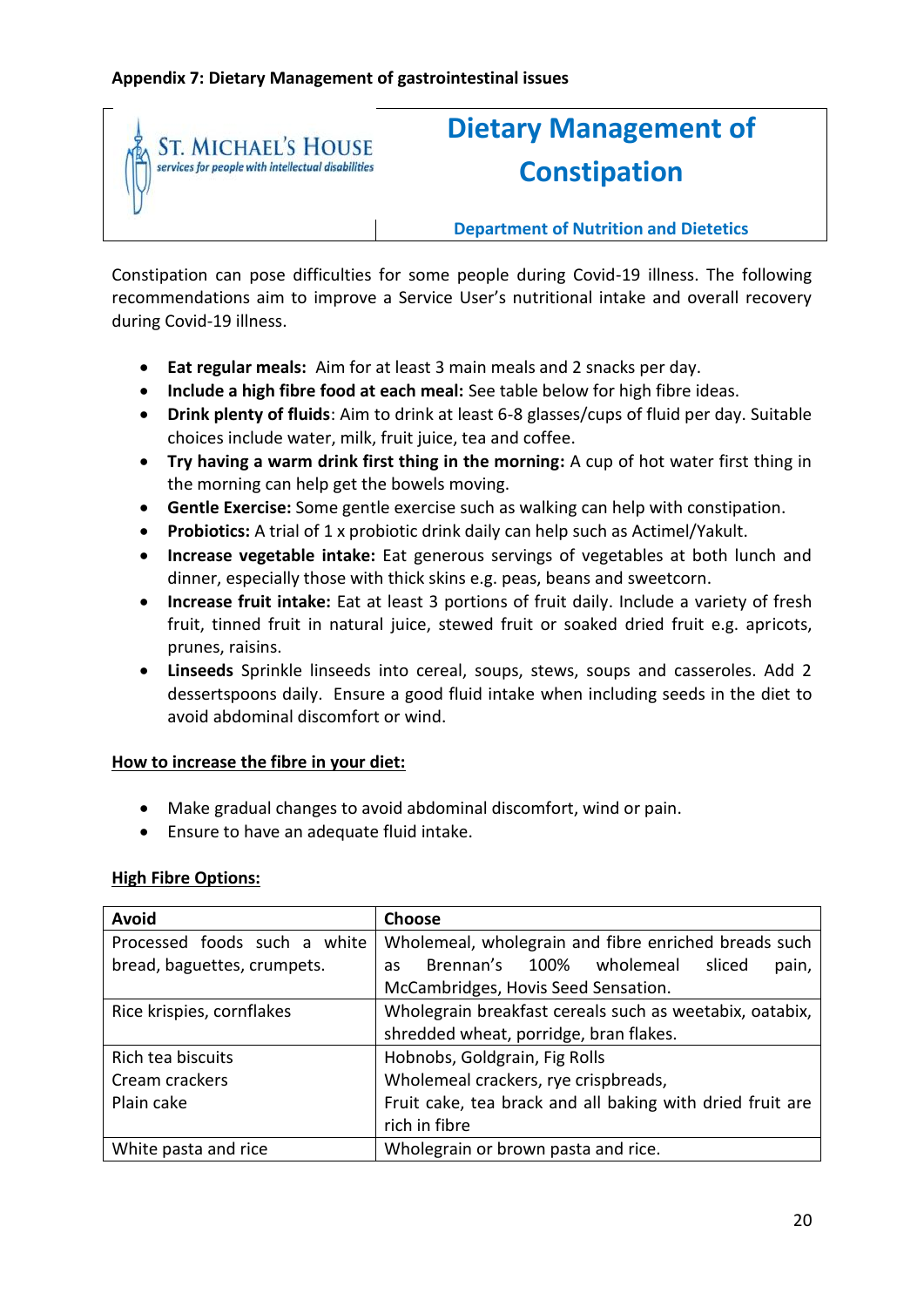

# **Dietary Management of Diarrhoea**

Gastrointestinal symptoms, such as diarrhea, are possible side effects of Covid-19 illness. The following recommendations aim to improve a Service User's nutritional intake and overall recovery during Covid-19 illness:

- **Ensure plenty of fluids are offered :** Offer a minimum of 6-8 cups/glasses of fluid per day, aiming for at least 1500mls in total. This includes all fluids such as water, tea, juice. Foods with a high water content, such as soups, yoghurts, jellies, ice pops and watermelon, can also provide extra fluid.
- **Offer small, frequent meals:** Offer small meals and snacks at regular intervals throughout the day. Please see 'High Protein High Calorie' diet sheet for ideas.
- **Avoid foods and fluids that may irritate the gut:** Foods that are high in fat and sugar such as pastries, crisps, chocolate and fizzy drinks can irritate the gut. Spicy foods such as curries and chilli con carne can worsen diarrhoea. Try to offer blander foods such as porridge and toast.
- **Avoid foods that cause wind:** Foods such as fizzy drinks, chewing gum, onions, beans, peas and cabbage can increase production of wind. It may be beneficial to avoid them until symptoms resolve.
- **Avoid foods that contain sorbitol (artificial sweetener):** Sorbitol is an artificial sweetener which is often found in sugar free foods. Excessive intake of foods rich in sorbitol can worsen diarrhoea.
- **The use of probiotics can be beneficial:** Please contact the Dietitian for further information.

| Low fibre foods:                           | <b>High fibre foods:</b>                        |
|--------------------------------------------|-------------------------------------------------|
| Carrot, Turnip, Mushrooms, Potatoes        | All other vegetables, including salad and green |
|                                            | vegetables, peas, beans and sweetcorn           |
| Tinned fruit, stewed apple and fruit juice | All other fruit including fresh fruit and dried |
|                                            | fruit, tinned prunes and pineapple              |
| Cornflakes, Rice Krispies                  | Wholegrain cereals and bran cereals e.g. Bran   |
|                                            | flakes, Weetabix, Porridge, Seeds               |
| Pasta, rice and pudding cereals e.g. rice, | Wholegrain rice, wholewheat pasta.              |
| semolina, custard                          |                                                 |
| White bread                                | Brown and wholemeal breads, seeded bread        |
| Plain biscuits made with white flour,      | Digestive or other high fibre                   |
| cream crackers                             | Biscuits e.g. fig rolls, hobnobs                |
| Plain cake e.g. Madeira or sponge, fairy   | Brown crispbread or wholemeal crackers          |
| cake                                       | Fruit cake, tea brack                           |
|                                            |                                                 |
| Smooth yoghurt, without fruit              | Yoghurt containing fruits, nuts or seeds.       |
|                                            | Nuts, popcorn.                                  |

#### **Reducing the amount of fibre in the diet can help, choose low fibre foods below:**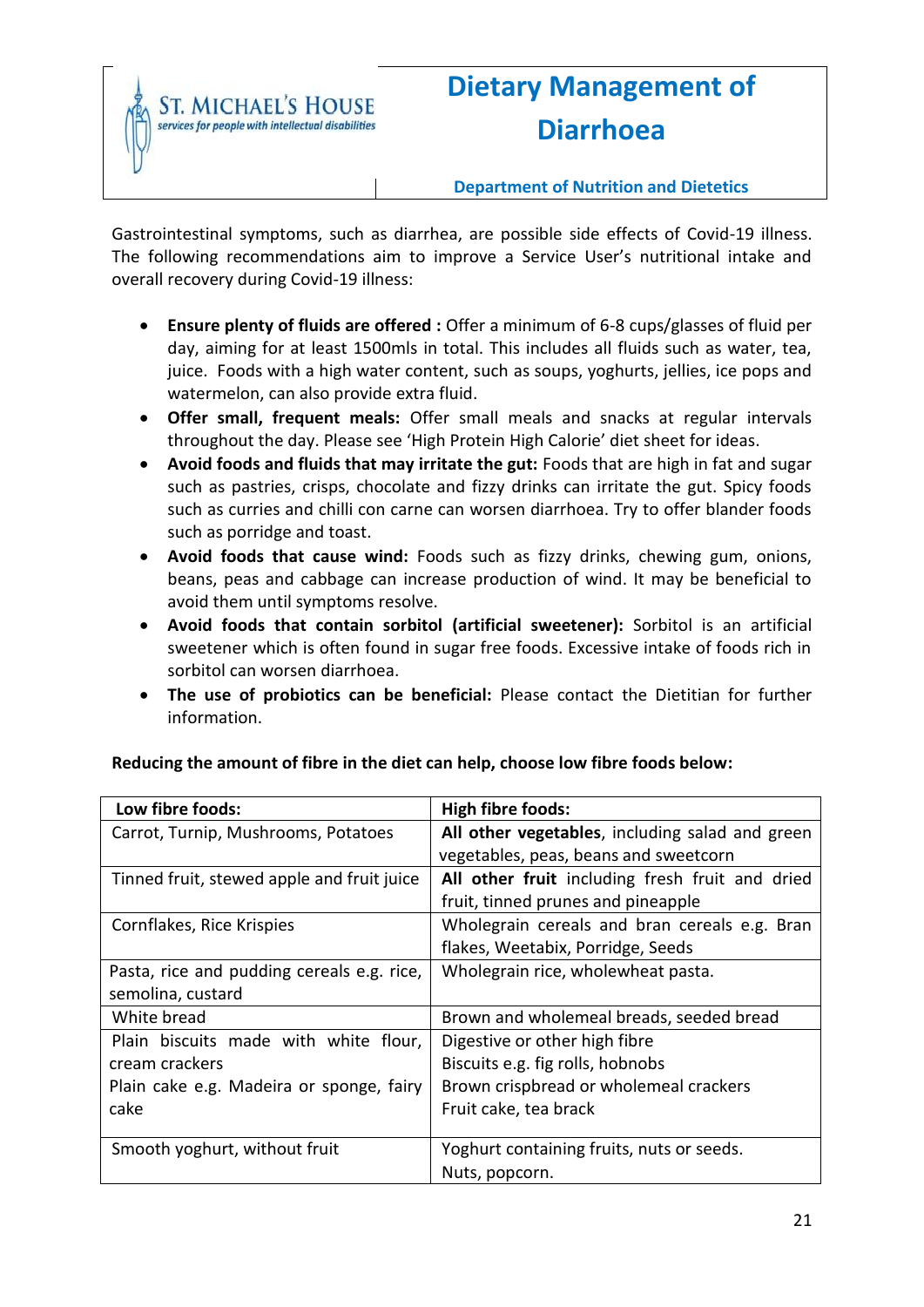

### **Dietary Management of Nausea and Vomiting**

**Department of Nutrition and Dietetics**

Nausea and vomiting can pose difficulties for some people during Covid-19 illness. The following recommendations aim to improve a Service User's nutritional intake and overall recovery during Covid-19 illness:

#### **Offer small meals or snacks throughout the day**

During times of nausea and vomiting it may be difficult to eat big meals. However feeling nauseous with an empty stomach may worsen queasiness. Offer 6-8 small meals and snacks throughout the day. See the High Protein High Calorie diet sheet for suitable ideas. Offer dry foods see table below for ideas.

#### **Avoid fried, fatty, spicy or foods/ drinks that are high in sugar**

Offer bland, soft, easy to digest foods, see table below for ideas.

#### **Avoid foods that have a strong smell**

Foods that have a very strong smell such as fish, eggs, some cheeses and sauces, can worsen nausea and vomiting. Please see alternative ideas below.

#### **Try to get some fresh air**

Fresh air can reduce feelings of nausea. Where possible open some windows / doors or try to go into the garden for some fresh air.

#### **Avoid lying down flat straight after eating**

Encourage sitting upright for at least 30 minutes after eating. If this is not possible, use pillows to maintain a more elevated position.

#### **Monitor bowel habits**

Constipation can increase nausea and cause vomiting. Please ensure bowel habits are monitored and constipation managed appropriately. See Constipation Diet Sheet for advice.

#### **Prevent dehydration**

Ongoing vomiting can lead to dehydration. Offer plenty of fluids throughout the day, aim for at least 6-8 glasses or cups throughout the day. Suitable drinks include water, tea and juice. Dioralyte and flat fizzy drinks can help replace electrolytes lost during vomiting.

#### **Food and fluids that may be tolerated better during periods of nausea and vomiting**

**Dry and Bland** foods such as crackers, toast, plain biscuits.

**Soft, easy to digest** foods such as soup, porridge, milk puddings, mousses.

**Bland** foods such as a plain cheese or ham sandwich, a scone / crumpet or bagel with butter. Ginger flavoured foods such as ginger nut biscuits, ginger ale or fresh ginger in hot water

**Cold** foods may be tolerated better than hot foods. Try sandwiches, cold meats, yoghurts, cheese and crackers.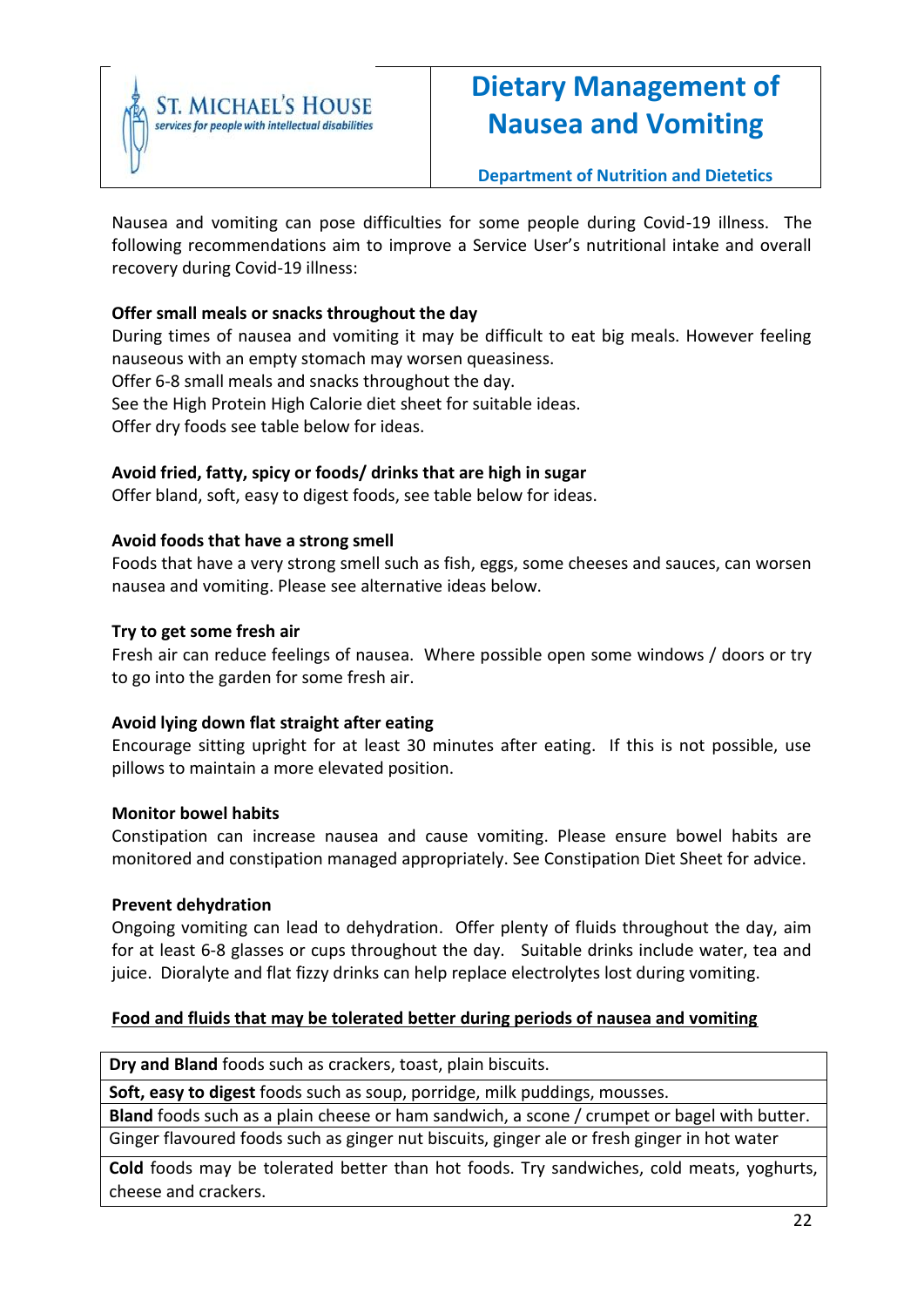

# **Dietary Management for Loss of Taste and Smell**

#### **Department of Nutrition and Dietetics**

Loss of taste and smell can pose difficulties for some people during Covid-19 illness. The following recommendations aim to improve a Service User's nutritional intake and overall recovery during Covid-19 illness.

#### **Good Oral Hygiene**

Regular good oral hygiene can help improve taste: Drink plenty of fluids. Keep your mouth and tongue clean by brushing teeth and tongue regularly.

#### **Choose the food and fluids you fancy that day**

Foods usually enjoyed may not taste or smell good at the moment. Take it day by day. Pay particular attention to what the Service User requests or prefers to eat each day. Offer favourite food another day as taste can change. Cold foods may taste more pleasant than hot foods.

#### **Add extra flavour to your food**

Strong flavours such as pickles, mustard, vinegar, salad dressings, or lemon juice may be more appealing at the moment. See ideas below for adding flavour to food.

#### **Choose fresh tastes**

Try sharp, fresh-tasting foods like orange, lemon and lime. This may help stimulate taste buds and increase the flow of saliva.

#### **Try different textures**

It can be useful to experiment with different textures to see if they make things tastier. For example toasted bread and crackers may taste better than soft bread and potatoes.

#### **Eat little and often**

Treat to eat small regular meals and snacks throughout the day. See High Protein High Calorie diet sheet for ideas.

#### **Add Flavour to your foods with:**

**Herbs:** mixed herbs, oregano, basil, coriander, mint.

**Spices:** chilli, paprika, cumin, tumeric

**Marinades:** bbq sauce, soya, teriyaki

**Roast** Lamb and beef with rosemary, thyme, mint

**Cook** Minced or diced meat with garlic, ginger, cinnamon, nutmeg

**Cook** chicken and turkey with garlic, tarragon, basil, lemon juice and chilli

**Cook** fish with fennel, dill, pepper, lime, parsley or coriander

**Spice** up dishes with strong flavoured vegetables, such as celery, onions, leeks and tomatoes **Sweeten** desserts and breakfast foods such as porridge with a sprinkle of cinnamon or nutmeg